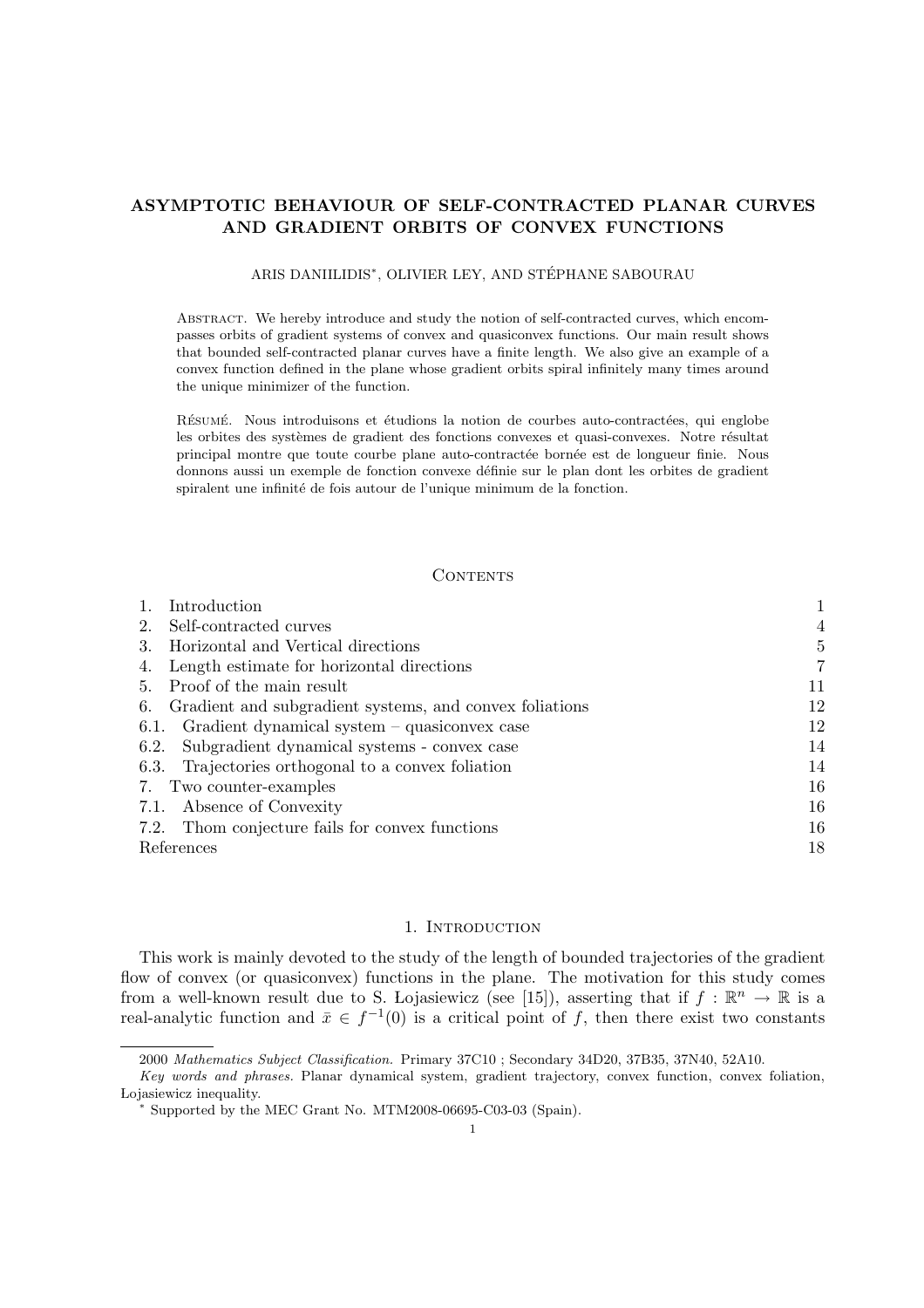$\rho \in [1/2, 1)$  and  $C > 0$  such that

$$
||\nabla f(x)|| \ge C |f(x)|^{\rho} \tag{1.1}
$$

for all x belonging to a neighborhood U of  $\bar{x}$ . An immediate by-product is the finite length of the orbits of the gradient flow of f lying in U. The proof is straightforward using  $(1.1)$  and is illustrated below: let  $\gamma : [0, +\infty) \to U$  be a gradient trajectory of f, that is,  $\dot{\gamma}(t) = -\nabla f(\gamma(t))$ . Then,

$$
-\left(\frac{1}{1-\rho}\right) \frac{d}{dt} \left[ f(\gamma(t))^{1-\rho} \right] = -\langle \dot{\gamma}(t), \nabla f(\gamma(t)) f(\gamma(t))^{-\rho} = ||\dot{\gamma}(t)||^2 f(\gamma(t))^{-\rho} \ge C \, ||\dot{\gamma}(t)||,
$$

yielding

$$
length(\gamma) = \int_0^{+\infty} ||\dot{\gamma}(t)||dt < +\infty.
$$
 (1.2)

The aforementioned inequality (1.1) has been extended by K. Kurdyka in [13] for  $C<sup>1</sup>$  functions belonging to an arbitrary o-minimal structure (we refer to [11] for the relevant definition), in a way that allows us again to deduce the finiteness of the lengths of the gradient orbits in this more general context. In [3] and [4], a further extension has been realized to encompass (nonsmooth) functions and orbits of the corresponding subgradient systems.

It should be noted that in the above cases the functions enjoy an important structural property (o-minimality) and that, for general functions, there is no hope to prove a result like (1.2). A classical example of J. Palis and W. De Melo ([16, page 14]) asserts that the bounded trajectories of the gradient flow of an arbitrary  $C^{\infty}$  function need not converge (in particular, they are of infinite length). In the aforementioned example the critical set of the function is not reduced to a singleton: in Section 7.1, we provide another example of a smooth function having a unique critical point towards which all corresponding orbits converge, but again are of infinite length.

The case when  $f$  is a convex coercive function is particularly interesting in view of its potential impact in numerical optimization (see  $[1]$ ,  $[3]$ ,  $[5]$ , for example). But convex functions are far from being analytic and they do not satisfy neither the Lojasiewicz inequality nor its generalized form established by Kurdyka, unless a growth condition is assumed (see [5, Sections 4.2–4.3] for a sufficient condition and a counter-example). Nevertheless, their rigid structure makes it natural to think that the orbits of their gradient flow are of finite length. It is rather surprising that the answer of this question is not yet known in the literature except in some particular cases.

Let us mention that in the framework of Hilbert spaces, this has been stated as an open problem by H. Brézis  $[6,$  Open problems, p. 167]. In infinite dimension, R. Bruck  $[7]$  proved that the (sub)gradient orbits of convex coercive functions are converging towards a global minimizer of f but this convergence holds only with respect to the weak topology. Indeed, B. Baillon [2] constructed a counterexample of a lower semicontinuous convex function  $f$  in a Hilbert space whose gradient orbits do not converge for the norm topology. A straightforward consequence is that these orbits have infinite length. Concurrently, there are some cases where a convex coercive function  $f : H \to \mathbb{R}$  is known to have (sub)gradient orbits of finite length. This is true when the set of minimizers of f has nonempty interior in the Hilbert space H (see H. Brézis [6]), or whenever  $f$  satisfies a growth condition. For a detailed discussion and the proofs of these facts, we refer to [5, Section 3-4].

The aforementioned results do not cover the simplest case of a convex smooth function defined in the plane and having a unique minimum. One of the main results of this work is to prove the following: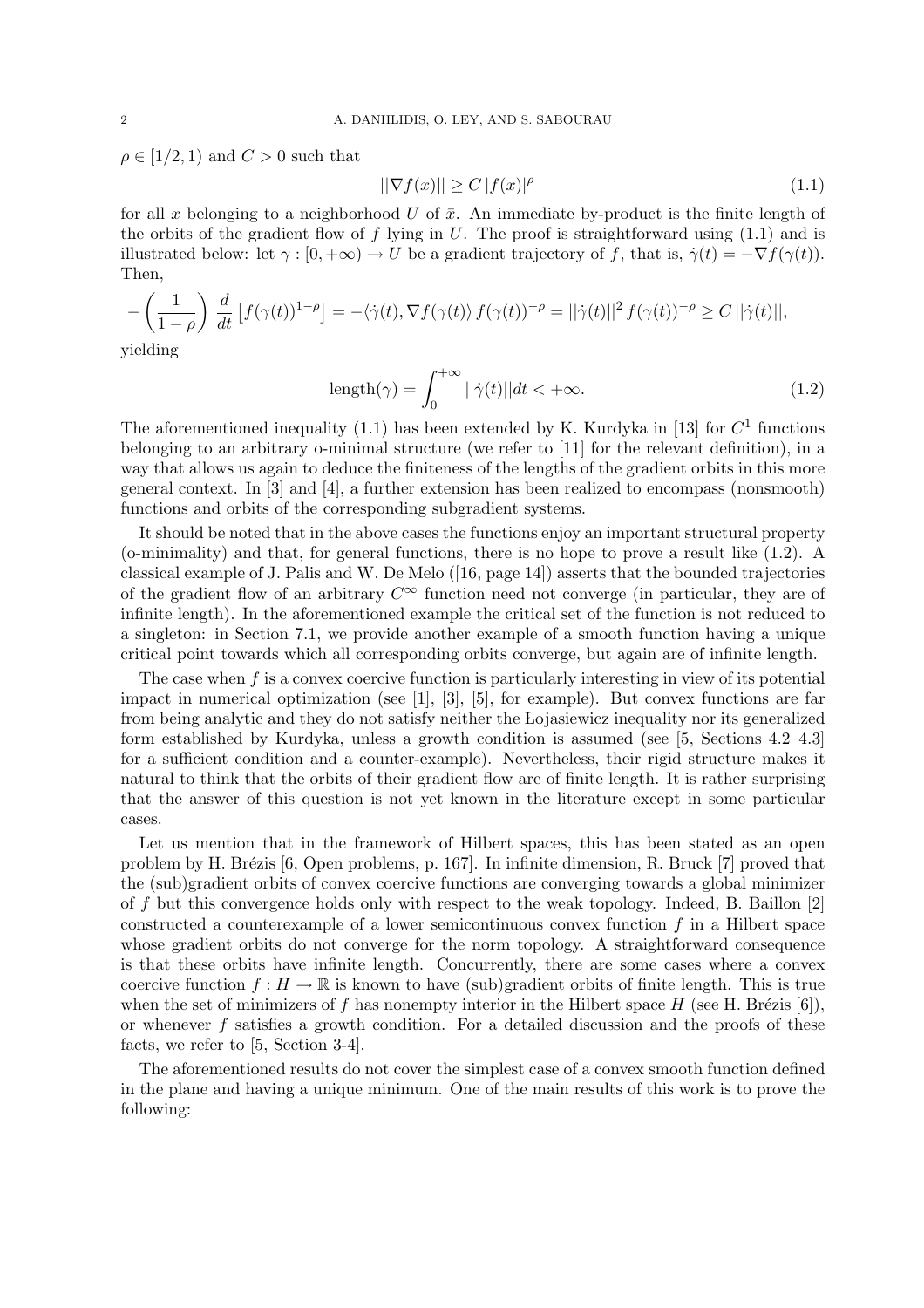**Theorem 1.1** (Convex gradient system). Let  $f : \mathbb{R}^2 \to \mathbb{R}$  be a smooth convex function which admits a minimum. Then, the trajectories  $\gamma$  of the gradient system

$$
\dot{\gamma}(t) = -\nabla f(\gamma(t))
$$

have a finite length.

The proof of this result does not use the whole convexity of  $f$  but, instead, rather relies on the convexity of its level-sets. More precisely, the conclusion of Theorem 1.1 remains also true for the orbits of the gradient flow of a quasiconvex function (see Corollary 6.3).

Actually, both results will follow as consequences of a much more general result (Theorem 1.3) about bounded self-contracted planar curves, which allows us to provide a unified framework for this study.

**Definition 1.2** (Self-contracted curve). A curve  $\gamma: I \to \mathbb{R}^n$  defined on an interval I of  $[0, +\infty)$ is called *self-contracted*, if for every  $t_1 \le t_2 \le t_3$ , with  $t_i \in I$ , we have

$$
dist(\gamma(t_1), \gamma(t_3)) \geq dist(\gamma(t_2), \gamma(t_3)).
$$
\n(1.3)

In other words, for every  $[a, b] \subset I$ , the map  $t \in [a, b] \mapsto \text{dist}(\gamma(t), \gamma(b))$  is nonincreasing.

We prove the following.

**Theorem 1.3** (Main result). Every bounded continuous self-contracted planar curve  $\gamma$  is of finite length. More precisely,

length( $\gamma$ )  $\leq 42 D(\gamma)$ 

where  $D(\gamma)$  is the distance between the endpoints of  $\gamma$ .

Let us finally mention that, even if gradient orbits of convex functions have finite length in the plane, they do not enjoy all the properties of the gradient orbits of real-analytic functions. Indeed, on the one hand, the so-called Thom conjecture for the gradient orbits of real-analytic functions holds true: if  $x_{\infty}$  denotes the limit of the orbit  $\gamma(t)$ , then the secants  $(\gamma(t) - x_{\infty})/||\gamma(t) - x_{\infty}||$  converge towards a fixed direction of the unit sphere (see K. Kurdyka, T. Mostowski and A. Parusinski [14]). On the other hand, as we show in Section 7.2, an analogous result fails in the convex case. Indeed, the orbits of a convex gradient flow may turn around their limit infinitely many times.

Our techniques only work in the two-dimensional case. We do not know whether Theorem 1.1 and Theorem 1.3 hold in greater dimension.

The article is organized as follows. In Section 2, we present basic properties of self-contracted curves. In Section 3, we decompose each polygonal approximation of a bounded self-contracted curve in an annulus centered at its endpoint into horizontal and vertical segments. We establish upper bounds on the total length of the vertical segments in Section 3 and on the total length of the horizontal segments in Section 4. The proof of the main result is presented in Section 5. In Section 6, we show that the orbits of various dynamical systems are self-contracted curves. Two (counter)-examples are presented in Section 7.

Notations. Throughout the manuscript, we shall deal with the finite-dimensional Euclidean space  $\mathbb{R}^n$  equipped with the canonical scalar product  $\langle \cdot, \cdot \rangle$ . We denote by  $\|\cdot\|$  (respectively,  $dist(\cdot, \cdot)$  the corresponding norm (respectively, distance). Therefore, the distance between two points x and y of  $\mathbb{R}^2$  will be denoted by  $||x - y||$ , dist $(x, y)$  or sometimes |xy|. We also denote by dist  $(x, S)$  the distance of a given point  $x \in \mathbb{R}^n$  to a set  $S \subset \mathbb{R}^n$ , by  $B(x, r)$  the closed ball with center  $x \in \mathbb{R}^n$  and radius  $r > 0$  and by  $S(x, r)$  its boundary, that is, the sphere of the same center and the same radius. For  $0 < r < R$ , we denote by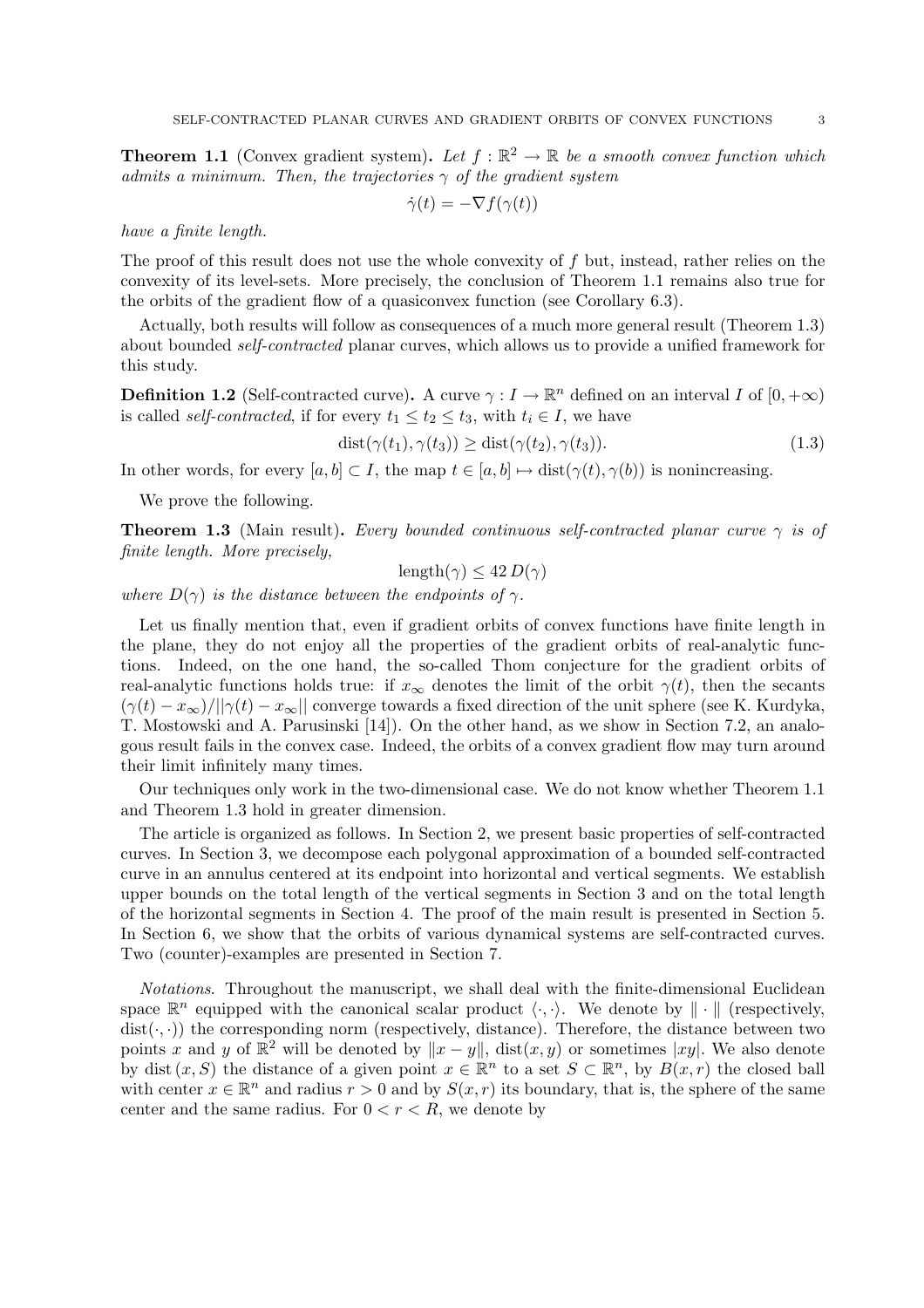$$
U(r, R) := \{ x \in \mathbb{R}^n \mid r < \|x\| \le R \} \tag{1.4}
$$

the annulus centered at the origin O with outer radius R and inner radius r and by  $\Delta R = R - r$ its width. Let

$$
[p,q] := \{ p + t(q-p) \mid t \in [0,1] \}
$$

be the closed segment with endpoints  $p, q \in \mathbb{R}^n$ . A subset S of  $\mathbb{R}^n$  is called convex, if  $[p,q] \subset S$ for every  $p, q \in S$ .

### 2. Self-contracted curves

Throughout this paper, we shall deal with curves  $\gamma: I \to \mathbb{R}^n$ , defined on an interval I of R. We recall that the length of a curve  $\gamma: I \to \mathbb{R}^n$  is defined as

length(
$$
\gamma
$$
) = sup  $\left\{ \sum_{i=1}^{k} \text{dist}(\gamma(t_i), \gamma(t_{i+1})) \right\}$ 

where the supremum is taken over all the finite subdivisions  $\{t_i\}_{i=1}^{k+1}$  of I.

We shall need the following definition.

**Definition 2.1** (Convergence of a curve). A curve  $\gamma : I \to \mathbb{R}^n$  is said to converge to a point  $x_0 \in \mathbb{R}^n$  if  $\gamma(t)$  converges to  $x_0$  when t goes to  $t_+ := \sup I$ .

A curve  $\gamma: I \to \mathbb{R}^n$  is said to be *bounded*, if its image  $\gamma(I)$  is a bounded subset of  $\mathbb{R}^n$ .

We start with an elementary property of self-contracted curves.

**Proposition 2.2** (Existence of left/right limits). Let  $\gamma : I \mapsto \mathbb{R}^n$  be a bounded self-contracted curve and  $(a, b) \subset I$ . Then,  $\gamma$  has a limit in  $\mathbb{R}^n$  when  $t \in (a, b)$  tends to an endpoint of  $(a, b)$ . In particular, every self-contracted curve can be extended by continuity to the endpoints of I  $(possibly equal to \pm \infty).$ 

*Proof.* Since  $\gamma$  lies in a compact set of  $\mathbb{R}^n$ , there exists an increasing sequence  $\{t_i\}$  in  $(a, b)$  with  $t_i \to b$  such that  $\gamma(t_i)$  converges to some point of  $\mathbb{R}^n$ , noted  $\gamma(b)^+$ . Fix any  $i, j \in \mathbb{N}^*$  and let  $t_i < t < t_{i+j}$ . By (1.3), we have

$$
dist(\gamma(t), \gamma(t_{i+j})) \leq dist(\gamma(t_i), \gamma(t_{i+j})).
$$

Letting  $j$  go to infinity, we derive

$$
dist(\gamma(t), \gamma(b)^+) \leq dist(\gamma(t_i), \gamma(b)^+)
$$

which gives  $\gamma(t) \to \gamma(b)^+$ .

Further, using the triangle inequality and the inequality (1.3), we have

$$
dist(\gamma(t_1), \gamma(t_2)) \leq dist(\gamma(t_1), \gamma(t_3)) + dist(\gamma(t_3), \gamma(t_2)) \leq 2 dist(\gamma(t_1), \gamma(t_3)).
$$

Using this inequality, we can show, as previously, that  $\gamma(t)$  converges as  $(a, b) \ni t \to a$ .

The last part of the assertion is straightforward.  $\Box$ 

The following result is a straightforward consequence of Proposition 2.2.

Corollary 2.3 (Convergence of bounded self-contracted curves). Every bounded self-contracted curve  $\gamma : (0, +\infty) \to \mathbb{R}^n$  converges to some point  $x_0 \in \mathbb{R}^2$  as  $t \to +\infty$ . Moreover, the function  $t \mapsto \text{dist}(x_0, \gamma(t))$  is nonincreasing.

In the sequel, we shall assume that every self-contracted curve  $\gamma : I \mapsto \mathbb{R}^n$  is (defined and) continuous at the endpoints of I.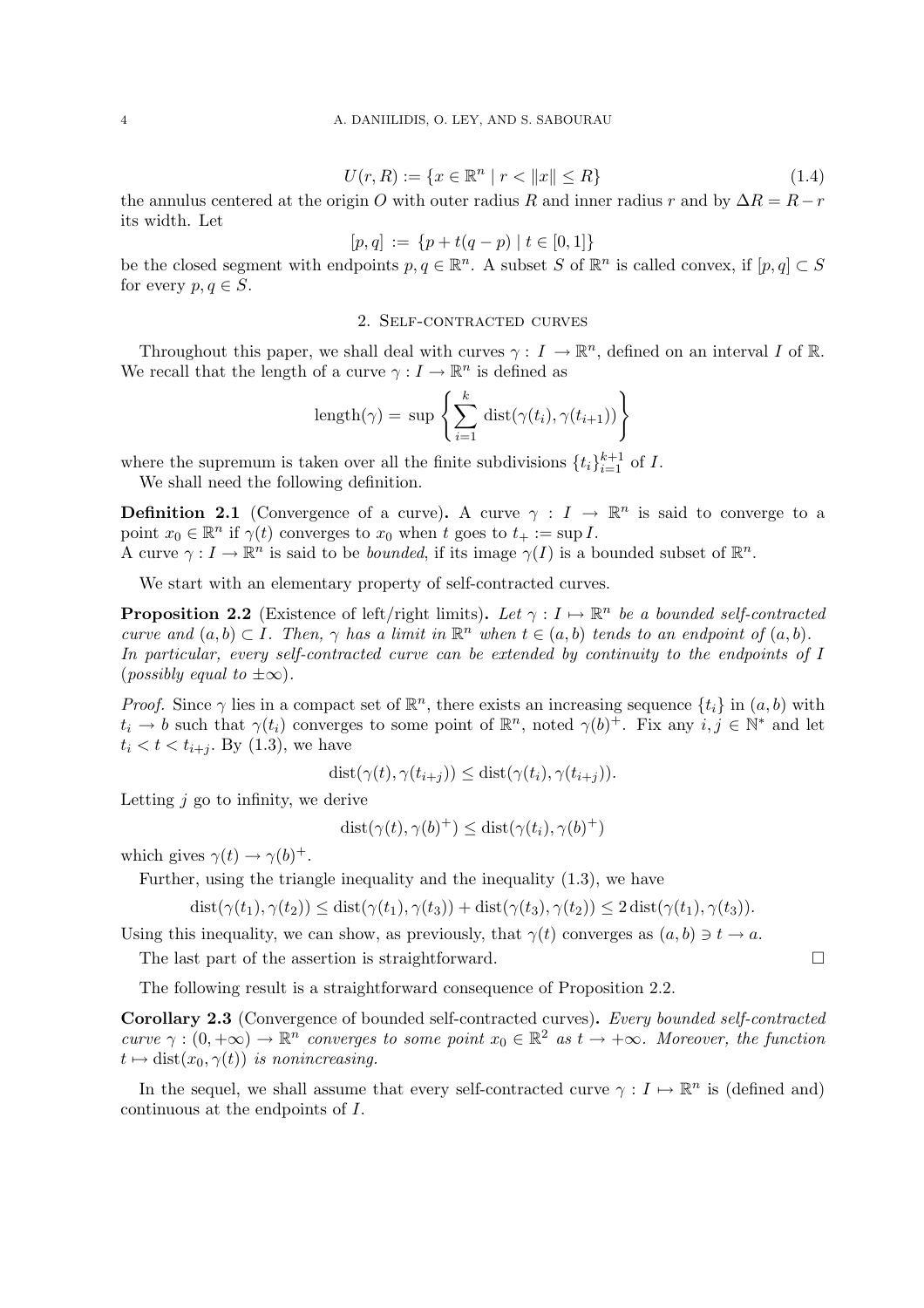#### Remark 2.4 (Basic properties).

(i) Inequality (1.3) shows that the image of a segment  $(a, b)$  by a self-contracted curve  $\gamma$  lies in a ball of radius  $\rho := \text{dist}(\gamma(a), \gamma(b)).$ 

(ii) A self-contracted curve might not be (left/right) continuous. A simple example is provided by the following planar self-contracted curve:

$$
\gamma(t) = \begin{cases} (t,1) & \text{if } t \in (-\infty, 0) \\ (0,0) & \text{if } t = 0 \\ (t,-1) & \text{if } t \in (0, +\infty) \end{cases}
$$

(iii) If  $t \in (a, b) \mapsto \gamma(t)$  is a self-contracted curve, then the curve  $t \in (a, b) \mapsto \gamma(a+b-t)$  is not necessarily self-contracted.

(iv) Corollary 2.3 reveals that the trajectories of a general gradient system

$$
\dot{\gamma}(t) = -\nabla f(\gamma(t)), \qquad \gamma(0) = x_0 \in \mathbb{R}^n
$$

might fail to be self-contracted curves. Indeed in [16, page 14] an example of a  $C^{\infty}$  function  $f : \mathbb{R}^2 \to \mathbb{R}$  is given, for which all trajectories of its gradient system are bounded but fail to converge.

 $(v)$  In Section 6, we show that whenever f is (quasi)convex, the gradient trajectories are selfcontracted curves. Thus, bounded self-contracted curves might fail to converge for the strong topology in a Hilbert space (see Baillon's example in [2]).

From now on, we restrict ourselves to the two-dimensional case, and study the asymptotic behaviour of self-contracted planar curves.

### 3. Horizontal and Vertical directions

In this section, we introduce a binary-type division of planar segments into horizontal and vertical ones. We shall apply this decomposition for segments issued from polygonal line approximations of a bounded self-contracted curve. In this section, we derive an upper bound on the total length of the vertical segments, while in the next section we shall do the same for the total length of the horizontal ones. Combining both results we shall thus obtain an upper bound estimation on the total length of a bounded self-contracted curve, establishing Theorem 1.3.

Fix  $0 \leq r \leq R$  and let  $U(r, R)$  be the annulus defined in (1.4). Let  $\sigma$  be a segment of  $U(r, R)$ , not reduced to a point. Denote by p and q the endpoints of  $\sigma$  and by m its midpoint. Switching p and q is necessary, we can assume that q is closer to the origin O than p, that is  $dist(O, q) \leq dist(O, p)$ . Let  $\theta := \widehat{Omq}$  be the angle between the vectors  $m\widehat{O}$  and  $\overline{mq}$ , cf. Fig. 1. Note that  $\theta \in \left[-\frac{\pi}{2}\right]$  $\frac{\pi}{2}, \frac{\pi}{2}$  $\frac{\pi}{2}$  (by convention, inverse-clockwise angles are positive).

**Lemma 3.1** (Segment length estimate). Let  $\sigma$  be a sequent of  $U(r, R)$  with endpoints p and q such that  $\theta \neq \pm \frac{\pi}{2}$  $\frac{\pi}{2}$ . Then

$$
length(\sigma) \le \frac{2}{\cos \theta} |dist(O, p) - dist(O, q)|.
$$

*Proof.* Let  $\bar{p}$  be the orthogonal projection of p to the line Om. Using elementary trigonometry in the right-angled triangle  $p\bar{p}m$ , we derive

$$
dist(m,\bar{p}) = \frac{1}{2}\cos\theta \cdot \text{length}(\sigma).
$$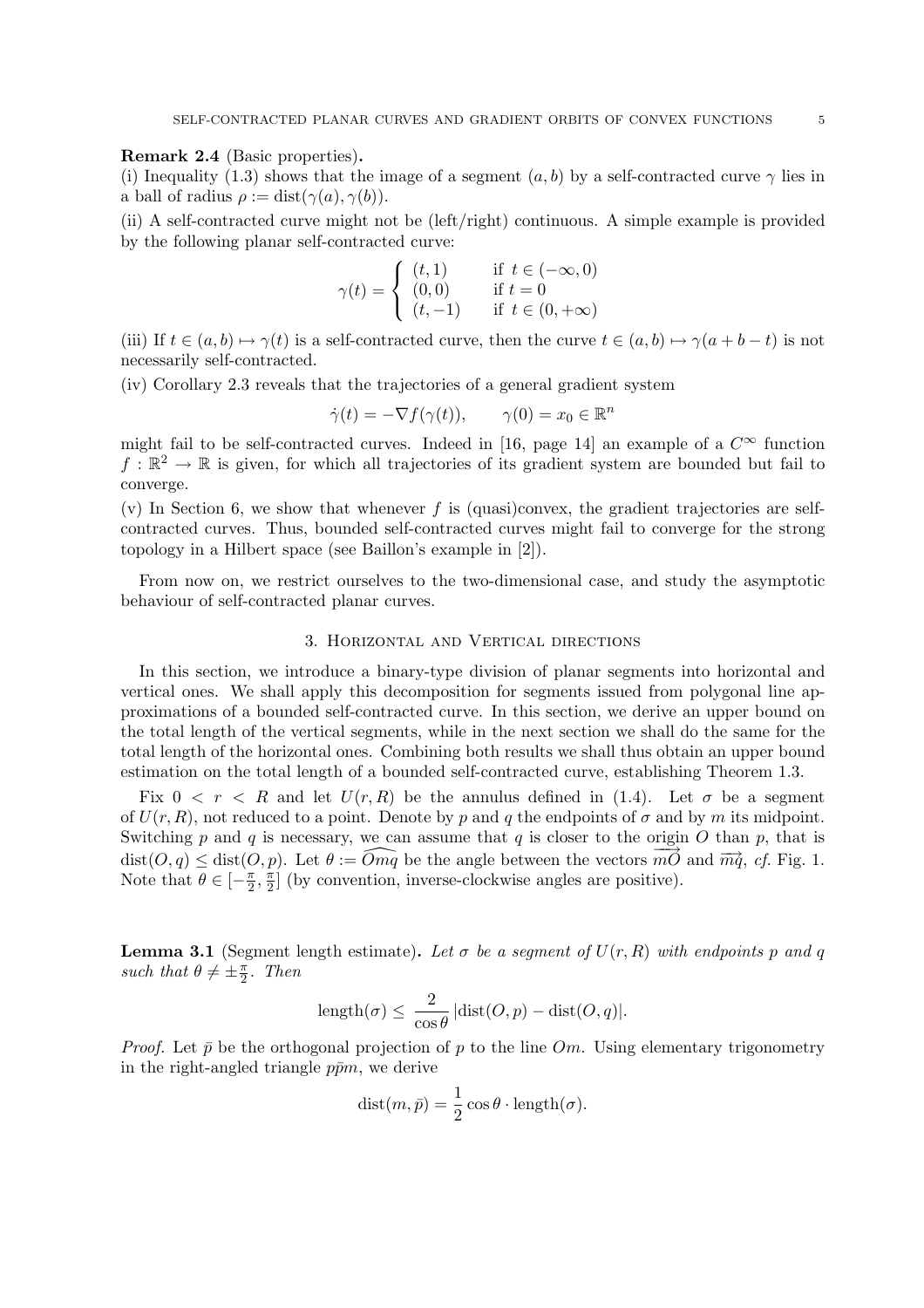

FIGURE 1

Hence,

$$
dist(O, p) - dist(O, m) \ge \frac{1}{2} \cos \theta \cdot \text{length}(\sigma).
$$

Since  $dist(O, q) \leq dist(O, m)$ , the conclusion follows.

Let  $\lambda \in (0,1)$  and  $\alpha \in (0,\frac{\pi}{2})$  $\frac{\pi}{2}$ ) be such that  $\sin \alpha < \lambda < 1$ , and set  $r := \lambda R$ . Denote by

$$
A := U(\lambda R, R)
$$

the corresponding annulus of (1.4), with width equal to  $\Delta R = (1 - \lambda)R$ . We now introduce a crucial definition in the proof of our main result.

**Definition 3.2** (Classification of the segments). Let  $\alpha \in (0, \frac{\pi}{2})$  $(\frac{\pi}{2}), \lambda \in (0,1)$  and A as above. A nontrivial segment  $\sigma$  of A is said to be

- vertical, if  $\theta$  lies in  $\left(-\frac{\pi}{2} + \alpha, \frac{\pi}{2} \alpha\right)$ ;
- horizontal, pointing in the positive direction, if  $\theta$  lies in  $\left[-\frac{\pi}{2}\right]$  $\frac{\pi}{2}, -\frac{\pi}{2} + \alpha]$ ;
- horizontal, pointing in the negative direction, if  $\theta$  lies in  $\left[\frac{\pi}{2} \alpha, \frac{\pi}{2}\right]$ .

For instance, the segment  $[p, q]$  in Fig. 1 points in the negative direction.

**Definition 3.3** (Polygonal approximation). Let  $\gamma: I \to \mathbb{R}^2$  be a continuous self-contracted planar curve converging to the origin O. We consider polygonal approximations  $\{\sigma_i\}_{i=1}^k$  of  $\gamma$  in the annulus A, as follows: Let  $t_1 < t_2 < \cdots < t_{k+1}$  be a sequence of points of I with  $\gamma(t_i) \neq$  $\gamma(t_{i+1})$  such that the restriction of  $\gamma$  to  $[t_1, t_{k+1}]$  lies in A. Refining the subdivision if necessary, we can further assume that for every  $i \in \{1, ..., k\}$  the segment  $\sigma_i$  with endpoints  $p_i = \gamma(t_i)$ and  $q_i = p_{i+1} = \gamma(t_{i+1})$  lies in A and that the length of  $\sigma_i$  is within any desired precision  $\eta > 0$ of the length of  $\gamma_{|[t_i,t_{i+1}]}$  (this precision  $\eta > 0$  will be defined at the beginning of Section 4 and will only depend on  $\alpha$ ,  $\lambda$  and R). Since the function  $t \mapsto \text{dist}(O, \gamma(t))$  is nonincreasing (cf. Corollary 2.3), we can further assume that, if  $\sigma_i := [p_i, q_i]$  is vertical, then  $q_i$  is the closest point of  $\sigma_i$  to the origin. We denote by  $m_i := \frac{1}{2}(p_i + q_i)$  the midpoint of  $\sigma_i$ .

Remark 3.4. It is worth noticing that the polygonal approximation of a self-contracted curve introduced above is no more a self-contracted curve in general. Nevertheless, one still has

$$
dist(p_i, p_l) \geq dist(p_j, p_l)
$$
 when  $1 \leq i \leq j \leq l \leq k+1$ ,

which is the property we will use.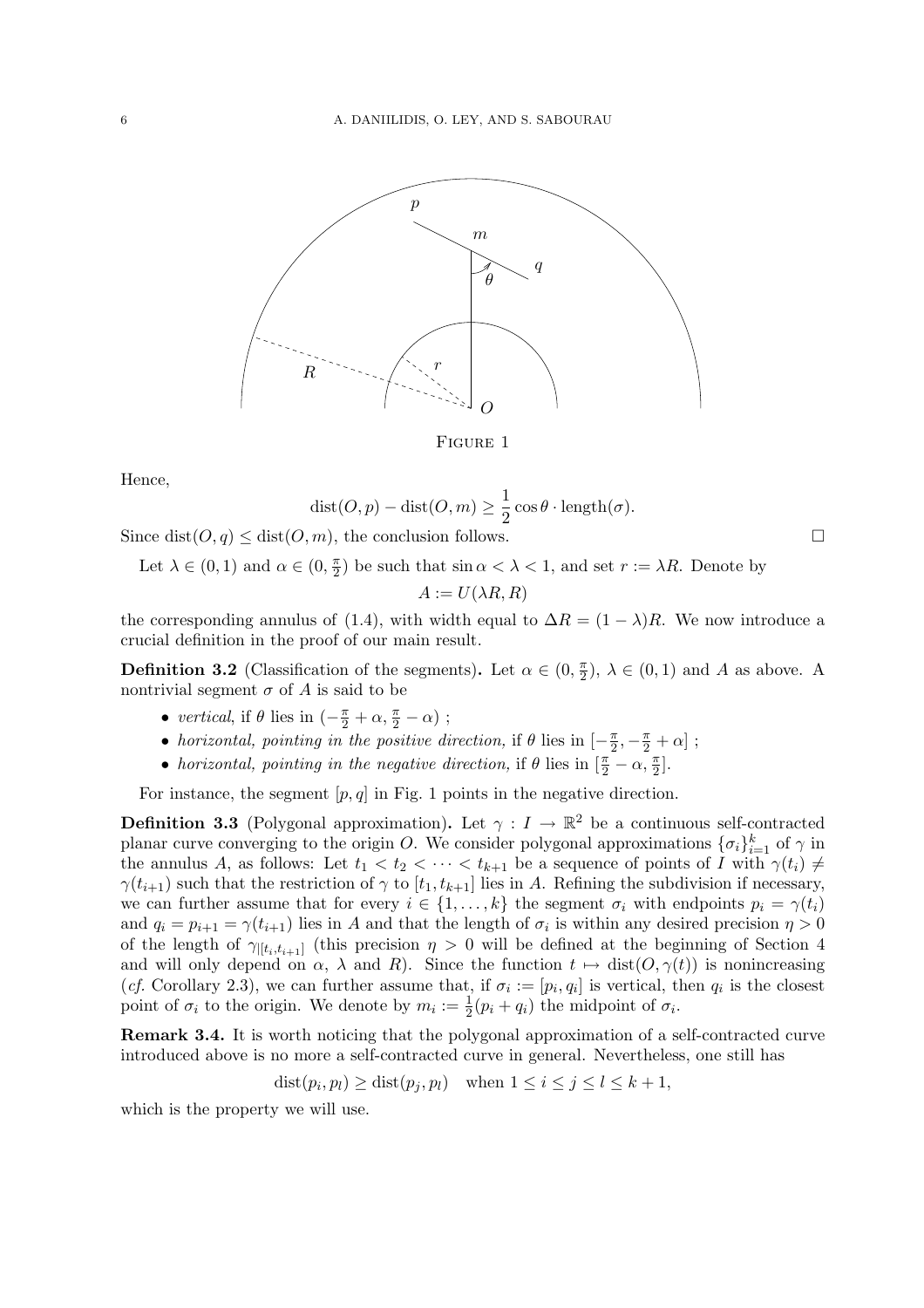The total length of the vertical segments satisfies the following upper bound.

**Lemma 3.5** (Total vertical length upper bound). If  ${\{\sigma_i\}}_{i=1}^k$  is a polygonal approximation of  $\gamma$ in the annulus A, cf. Definition 3.3, then

$$
\sum_{i \in \mathcal{V}} \text{length}(\sigma_i) \le \frac{2}{\sin \alpha} \Delta R
$$

where the sum is taken over all indices  $i \in \mathcal{V} \subset \{1, \ldots, k\}$  corresponding to the vertical segments.

*Proof.* Let  $\theta_i$  denote the angle between  $\overrightarrow{m_i \mathcal{O}}$  and  $\overrightarrow{m_i q_i}$ . Since  $i \in \mathcal{V}$ , it follows that  $|\theta_i| < \frac{\pi}{2} - \alpha$ , whence  $(\cos \theta_i)^{-1} < (\sin \alpha)^{-1}$ . From Lemma 3.1 (segment length estimation), we obtain

$$
\sum_{i \in \mathcal{V}} \text{length}(\sigma_i) < \frac{2}{\sin \alpha} \sum_{i \in \mathcal{V}} \text{dist}(O, p_i) - \text{dist}(O, q_i).
$$

Since dist $(O, p_i) \geq dist(O, q_i)$ , for all  $i \in \{1, ..., k\}$  we deduce

$$
\sum_{i \in \mathcal{V}} \text{dist}(O, p_i) - \text{dist}(O, q_i) \le \sum_{i=1}^k \text{dist}(O, p_i) - \text{dist}(O, q_i).
$$

Now, since  $q_i = p_{i+1}$ , the right-hand term is equal to  $dist(O, p_1) - dist(O, q_k)$ , which is less or equal to the width  $\Delta R$  of A. The proof is complete.  $\Box$ 

### 4. Length estimate for horizontal directions

In this section, we keep the notations and the definitions from the previous section. In particular,

$$
\alpha \in (0, \frac{\pi}{2}), \qquad \sin \alpha < \lambda < 1, \qquad A := U(\lambda R, R) \tag{4.1}
$$

and  $\{\sigma_i\}_{i=1}^k$  is a polygonal approximation of  $\gamma$  in the annulus A, cf. Definition 3.3.

We establish an upper bound on the total length of the horizontal segments issued from the polygonal approximation of  $\gamma$ .

Let  $x \in A$ . The distance from the origin to the half-line  $L_x$  passing through x and making an angle  $\alpha > 0$  with  $x\acute{O}$  is equal to  $\sin \alpha \cdot \text{dist}(O, x)$ . Thus, the half-line  $L_x$  intersects the circle  $S(0, \lambda R)$  of radius  $\lambda R$  centered at the origin at two points. These two points are noted  $\pi(x)$  and  $\pi'(x)$ , with  $\pi(x)$  closer to x than  $\pi'(x)$ . Furthermore, the half-line  $L_x$  intersects A along two segments  $\Delta_x$  and  $\Delta'_x$ , where the endpoints of  $\Delta_x$  agree with x and  $\pi(x)$ , and one of the endpoints of  $\Delta'_x$  agrees with  $\pi'(x)$ . Note that  $\min_{x \in A} || \pi(x) - \pi'(x) || > \delta > 0$ . The half-line  $L_x$  extends to a line which bounds a (closed) half-plane  $H_x$  containing the origin of the plane. Denote by  $\overline{H_x^c}$  the (closed) half-plane with the same boundary as  $H_x$ , not containing the origin (see Fig. 2 for an illustration of these notations). The mappings  $x \mapsto \pi(x)$  and  $x \mapsto \pi'(x)$ from A to  $S(0, \lambda R)$  are clearly continuous, thus also uniformly continuous. Therefore, there exists  $\eta > 0$  such that for every pair of points  $x, y \in A$  which are  $\eta$ -close from each other (*i.e.*)  $dist(x, y) < \eta$ , we have

$$
dist(x, \pi(y)) < dist(x, \pi'(y)), \quad dist(\pi(x), \pi(y)) < dist(\pi(x), \pi'(x)),
$$
\n
$$
and \quad dist(\pi(x), \pi(y)) < dist(\pi(x), \pi'(y)). \tag{4.2}
$$

We shall further need the following technical lemmas.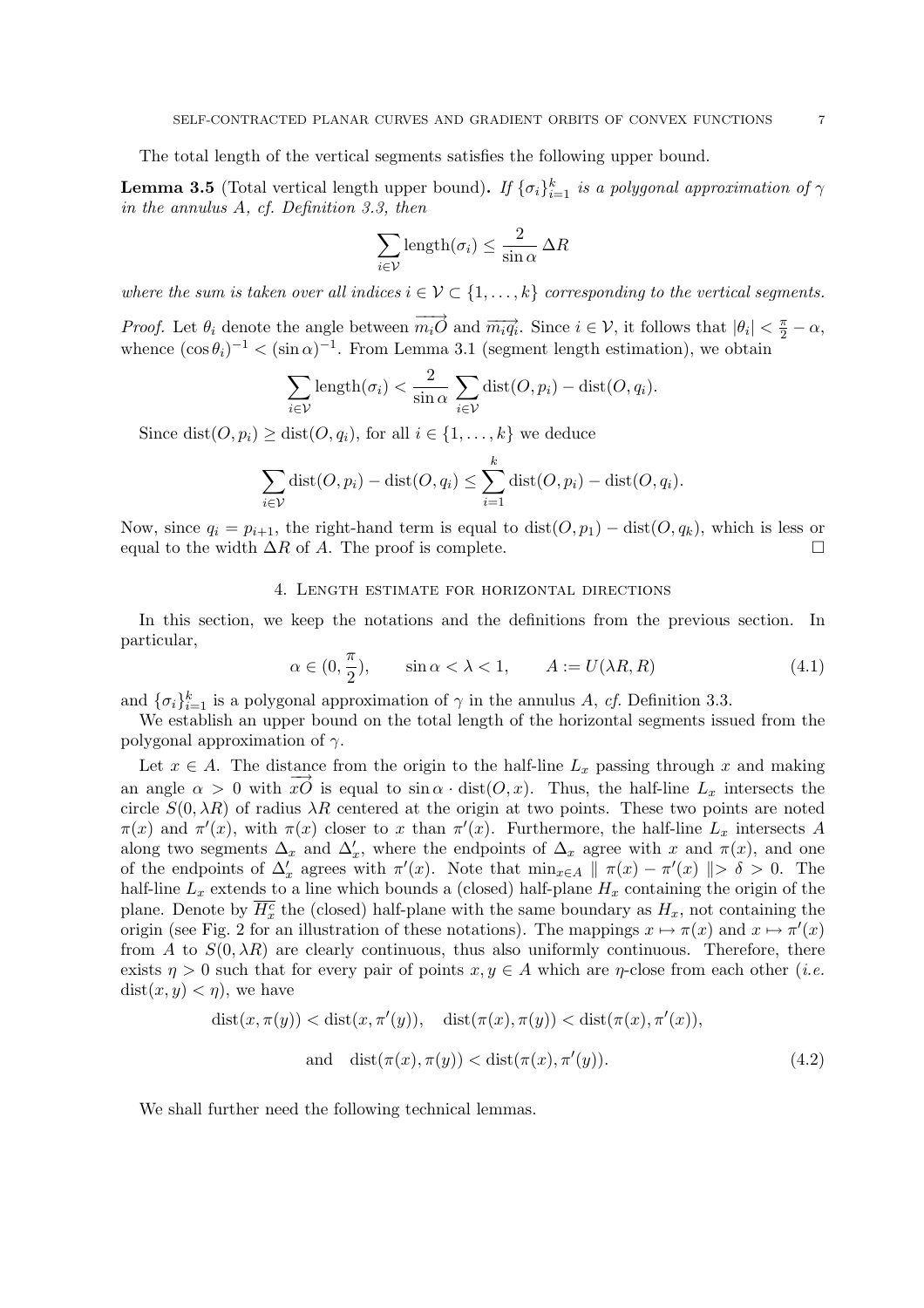

Figure 2

**Lemma 4.1** (Essential disjointness of  $\Delta_x$ ,  $\Delta_y$ ). Let x and y be two distinct points of A such that  $dist(O, x) > dist(O, y)$ . If  $y \in H_x$ , then the segment  $\Delta_y$  lies in  $H_x$ . Furthermore,  $\Delta_y$  does not intersect  $\Delta_x$ , except possibly at y.

*Proof.* Suppose first that y lies in  $\Delta_x$ . One easily checks that the angle  $Oz\pi(x)$  increases when the point z moves from x to  $\pi(x)$  along  $\Delta_x$ . In particular, the angle  $O(y\pi(x)$  is greater than  $\alpha$ . Therefore, the segment  $\Delta_y$  lies in  $H_x$  and meets  $\Delta_x$  only at y.

Suppose now that  $y \notin \Delta_x$  and (towards a contradiction) that  $\Delta_y$  intersects  $\Delta_x$  at  $z \neq y$ . Let y' denote the intersection point of  $\Delta_x$  with the circle of radius  $|Oy|$  centered at the origin. Then, the image of  $\Delta_y$  by the rotation around the origin taking y to y' does not lie in  $H_x$  (the image of z should lie in  $H_x^c$ ). On the other hand, this image agrees with  $\Delta_{y'}$  since the rotation sends the ray Oy to Oy'. From the previous discussion, we conclude that the image of  $\Delta_y$  is contained in  $H_x$ . Hence a contradiction.

Finally, suppose that  $y \notin \Delta_x$ ,  $\Delta_y \cap \Delta_x = \emptyset$  and  $\Delta_y$  intersects  $\Delta'_x$  at z. If  $z = \pi'(x)$ , then obviously  $\Delta_y$  lies in  $\overline{H_x^c}$  and  $y = \pi'(x)$ . Suppose now that  $z \neq \pi'(x)$  (thus  $z \neq \pi(y)$ ). Since the angle  $\widehat{Oz\pi(y)}$  is positive while the angle  $\widehat{Oz\pi'(x)}$  is negative, we obtain that  $\widehat{\pi'(x)z\pi(y)}$  is positive which is not possible. The proof is complete.  $\Box$ 

**Lemma 4.2** (Injectivity of  $\pi$ ). Let  $\sigma := [p, q]$  be an horizontal segment of A, with midpoint m, pointing in the positive direction. Assume  $dist(O, q) \leq dist(O, p)$ . Then,

- (1) the restriction of  $\pi$  to  $\sigma$  is injective;
- (2) if the length of  $\sigma$  is at most  $\eta$ , then the circular arc  $\pi([p,m])$  lies in  $\overline{H_{m}^{c}}$ .

*Proof.* Let  $x, y \in [p, q]$  with  $dist(p, x) < dist(p, y)$ . Since the horizontal segment  $\sigma$  points in the positive direction, the angle  $xOy$  is positive and y lies in  $H_x$ . From Lemma 4.1 (Essential disjointness of  $\Delta_x$ ,  $\Delta_y$ ),  $\pi(x)$  and  $\pi(y)$  are distinct (the case  $y = \pi(x)$  is impossible since it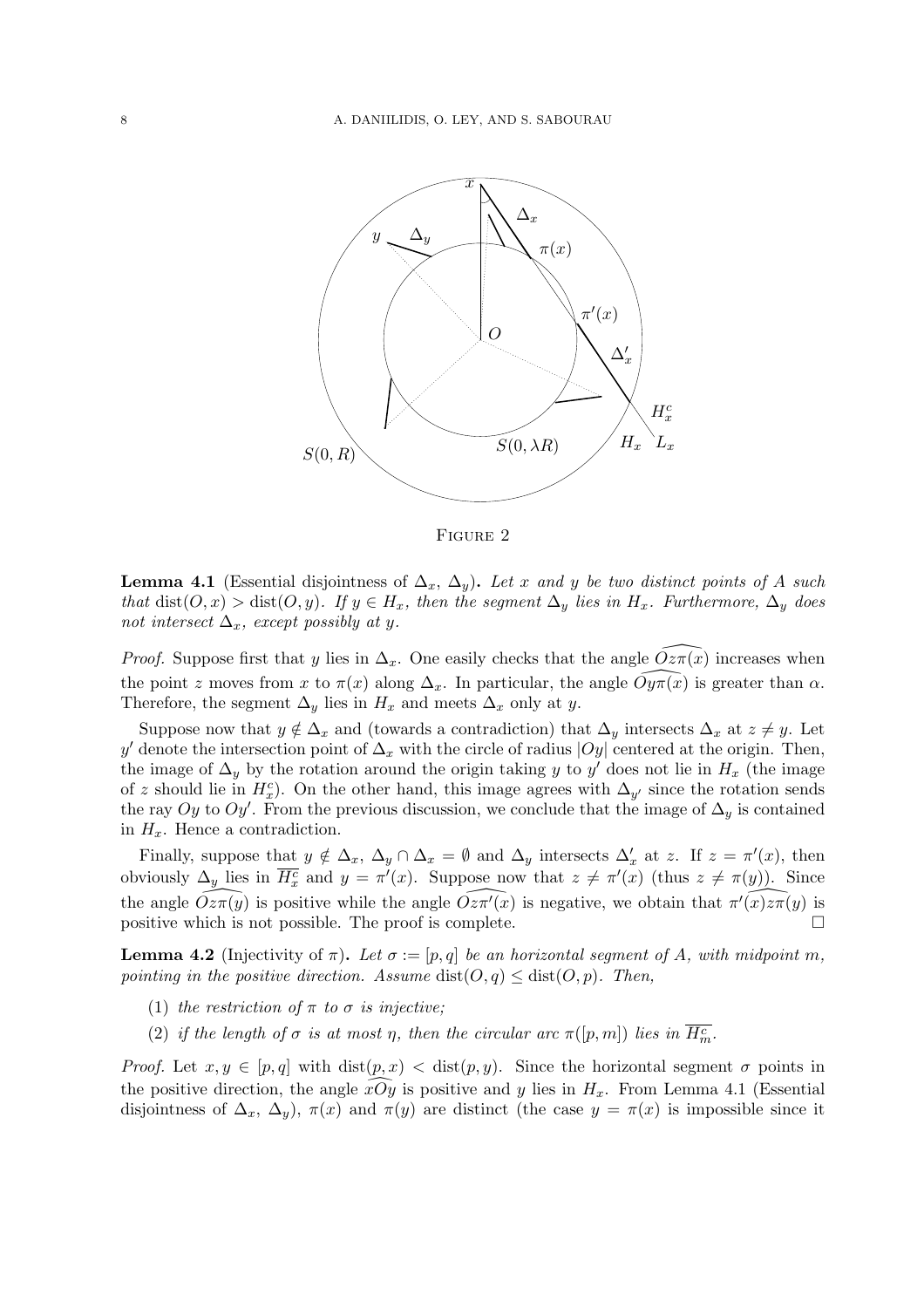would yield that the angle  $\pi(x)\overline{O}x = \widehat{yOx}$  is positive, a contradiction). Hence the first part of the lemma follows.

Let  $x \in (m, p]$ . From above, the midpoint m of  $\sigma$  lies in  $H_x$  and the segments  $\Delta_x$  and  $\Delta_m$ do not intersect each other from Lemma 4.1. By definition of  $\eta$ , in view of (4.2) the points x and  $\pi(x)$  are closer to  $\pi(m)$  than to  $\pi'(m)$ . Thus, the segment  $\Delta_x$ , which does not intersect  $\Delta_m$ , does not intersect  $\Delta'_m$  either. That is,  $\Delta_x$  lies either in  $H_m$  or in  $\overline{H_m^c}$ . Since the horizontal segment  $\sigma$  is pointing towards the positive direction, the point x belongs to  $H_m^c$ . Therefore, the same holds true for the other endpoint  $\pi(x)$  of  $\Delta_x$ . It follows that the circular arc  $\pi([p,m])$  with endpoints  $\pi(p)$  and  $\pi(m)$  is contained in  $H_m^c$ .  $\Box$   $m$ .

**Lemma 4.3** (Length estimate for horizontal segments). Let  $\sigma := [p, q]$  be an horizontal segment of A with midpoint m, pointing in the positive direction. Assume  $dist(O, q) \leq dist(O, p)$ . Then,

$$
\text{length}(\sigma) \leq \frac{2}{\lambda} \operatorname{length}(\pi([p, m])).
$$

*Proof.* The line passing through p and the origin O together with the circle of radius  $|Op|$ centered at the origin define a decomposition of the circle of radius  $|pm|$  centered at p into four arcs. One of these arcs, denoted by C, contains the point m. Let  $m'$  be the endpoint of C lying in the circle of radius  $|Op|$  centered at the origin, cf. Fig. 3 below. By construction,

$$
length(\sigma) = 2 |pm| = 2 |pm'|.
$$
\n(4.3)

Since m' is at the same distance from the origin as p, there exists a rotation  $\rho$  centered at the origin which takes p to m'. This rotation sends the ray  $[O, p]$  to  $[O, m']$  and preserves distances and angles. Therefore, it also sends  $\Delta_p$  to  $\Delta_{m'}$ . In particular, the rotation  $\rho$  maps  $\pi(p)$  to  $\pi(m')$ . From Thales' formula, we derive

$$
\frac{|\pi(p)\pi(m')|}{|pm'|} = \frac{|O\pi(p)|}{|Op|}.
$$

Hence,

$$
|\pi(p)\pi(m')| \ge \lambda |pm'|.
$$
\n(4.4)

Since the endpoints of the segment  $[\pi(p), \pi(m')]$  lie in the arc  $\pi([pm'])$ , we have

 $|\pi(p)\pi(m')| \leq \text{length}(\pi([p,m')))$  $(4.5)$ 

When a point x, starting at m', moves along C, the angle  $\widehat{Oxp}$  increases from less than  $\frac{\pi}{2}$ to  $\pi$ . Thus, there exists a unique point m'' of C where the angle  $\widehat{Om''p}$  is equal to  $\frac{\pi}{2} + \alpha$ . By definition of an horizontal segment pointing in the positive direction, the angle  $\widehat{Omp}$  lies between  $\frac{\pi}{2}$  and  $\frac{\pi}{2} + \alpha$ . Therefore, the point m lies in C between m' and m'', cf. Fig. 3.

The angles  $\widehat{Om''p}$  and  $\widehat{Om''\pi(m'')}$  are equal to  $\frac{\pi}{2} + \alpha$  and  $\alpha$ . Therefore, the ray  $pm''$  makes a right angle at m<sup>o</sup> with the line D<sup>o</sup> passing through m<sup>o</sup> and  $\pi(m'')$ . Thus, the line D<sup>o</sup> is tangent to C at  $m''$ . This implies that the points O, m and  $m''$  lie in the same half-plane delimited by the line D' passing through m' and parallel to D''. Since the ray  $Om'$  makes an angle less than  $\alpha$ with D' at m', the angle between D' and  $L_{m'}$  (the half-line passing through m' and making an angle  $\alpha > 0$  with  $m'O$  is positive, cf. Fig. 3. Therefore, the points O, m and  $m''$  lie in  $H_{m'}$ .

By applying Lemma 4.1 (Essential disjointness of  $\Delta_x$ ,  $\Delta_y$ ), successively for  $x = m'$  and  $y = m$ , and for  $x = p$  and  $y = m'$ , we obtain that  $\pi([p, m'])$  is contained in  $\pi([p, m])$  from the injectivity of the restriction of  $\pi$  to the segments  $[p, m']$  and  $[p, m]$ , cf. Lemma 4.2. Hence,

$$
length(\pi([p, m'])) \le length(\pi([p, m])). \tag{4.6})
$$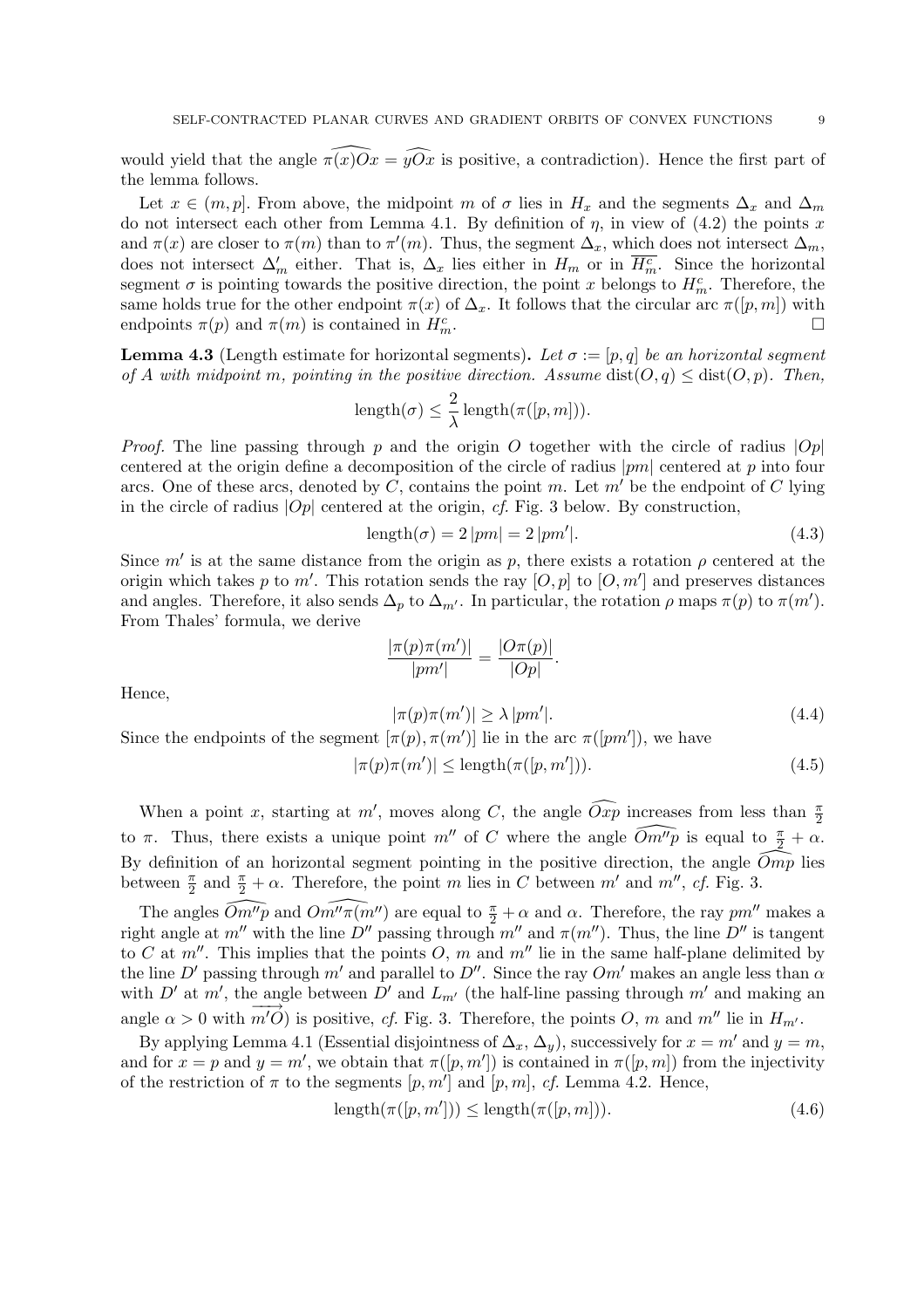

Figure 3

Putting together the inequalities (4.3), (4.4), (4.5) and (4.6), we obtain the desired bound.  $\Box$ 

Let us now consider a polygonal decomposition in A

$$
\sigma_i := [p_i, q_i], \quad i \in \{1, \ldots, k\}
$$

of a bounded self-contracted curve  $\gamma$  converging to O, cf. Definition 3.3.

**Lemma 4.4** (Disjointness of  $\pi(p_i, m_i)$  and  $\pi(p_j, m_j)$ ). Let  $\sigma_i$  and  $\sigma_j$  be two distinct horizontal segments of a polygonal approximation of  $\gamma$  in A, cf. Definition 3.3, both pointing in the positive direction. Then, the images by  $\pi$  of  $[p_i, m_i]$  and  $[p_j, m_j]$  are disjoint.

*Proof.* Switching the indices i and j if necessary, we can assume that  $i < j$ .

From Lemma 4.2, the arc  $\pi([p_i,m_i])$  is contained in  $\overline{H_{m_i}^c}$ . To prove the desired result, it is enough to show that  $\pi([p_j, m_j])$  lies in the complement of  $\overline{H_{m_i}^c}$  (*i.e.* the interior of  $H_{m_i}$ ).

From the definition of a self-contracted curve, the points  $p_j$  and  $q_j$  are closer to  $q_i$  than to  $p_i$ (see Remark 3.4). Thus,  $p_j$  and  $q_j$ , and so their barycenter  $m_j$ , lie in the half-plane delimited by the perpendicular bisector of  $\sigma_i$ . (Notice that this half-plane also contains the origin O, in view of Corollary 2.3.) The half-line of this bisector with endpoint  $m_i$  which makes an acute angle with the ray  $m_i$ O is noted  $D_{m_i}$ . Since the horizontal segment  $\sigma_i$  points in the positive direction, its half-bisector  $D_{m_i}$  makes an angle less or equal to  $\alpha$  with  $m_iO$ . Thus,  $L_{m_i}$  lies in the half-plane delimited by the perpendicular bisector of  $\sigma_i$  not containing the origin.

Now, since the function  $t \mapsto \text{dist}(O, \gamma(t))$  is nonincreasing, the points  $p_j$  and  $q_j$ , and so their barycenter  $m_j$ , belong to the disk of radius  $|Oq_i| < |Om_i|$  centered at the origin. Therefore, the points  $p_j$  and  $m_j$  lie in  $H_{m_i}$ , and  $dist(O, m_i) > max{dist(O, p_j)}, dist(O, m_j)$ . From Lemma 4.1 (Essential disjointness of  $\Delta_x$ ,  $\Delta_y$ ), the segments  $\Delta_{p_j}$  and  $\Delta_{m_j}$  lie in  $H_{m_i}$  and do not intersect its boundary. Therefore, their endpoints  $\pi(p_i)$  and  $\pi(m_i)$  also lie in the interior  $H_{m_i}$ .  $\Box$ 

The total length of the horizontal segments satisfies the following upper bound.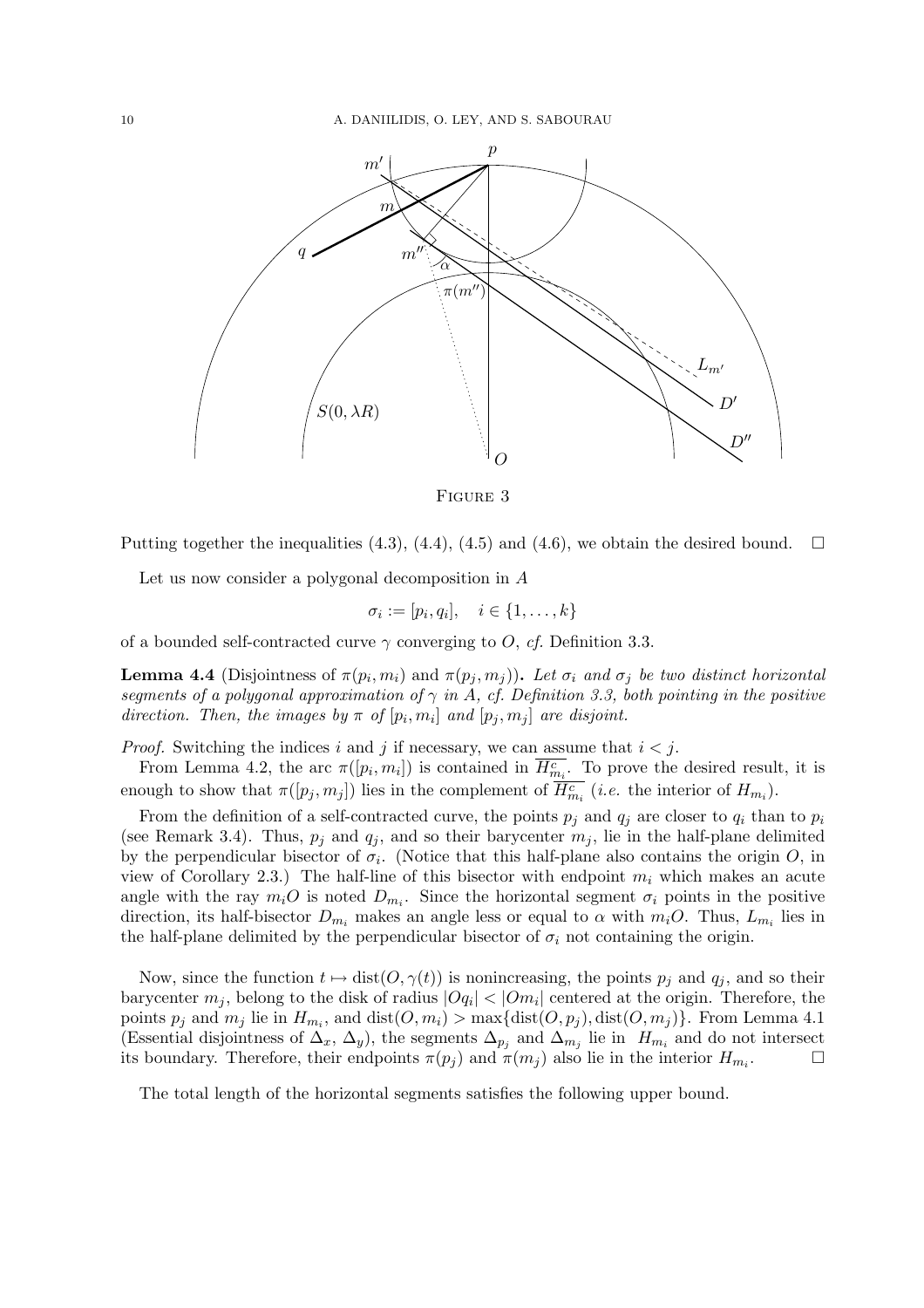

Figure 4

**Lemma 4.5** (Total horizontal length upper bound). If  ${\{\sigma_i\}}_{i=1}^k$  is a polygonal approximation of  $\gamma$  in the annulus A, cf. Definition 3.3, then

$$
\sum_{i \in \mathcal{H}} \text{length}(\sigma_i) \le \frac{8\pi}{1-\lambda} \Delta R
$$

where H is the set of indices corresponding to the horizontal segments.

Proof. From Lemma 4.3 (Length estimate for horizontal segments), the sum of the lengths of the horizontal segments  $\sigma_i$  pointing in the positive direction satisfies

$$
\sum_{i \in \mathcal{H}_{+}} \text{length}(\sigma_{i}) \leq \frac{2}{\lambda} \sum_{i \in \mathcal{H}_{+}} \text{length}(\pi([p_{i}, m_{i}])),
$$

where  $\mathcal{H}_+$  is the set of indices corresponding to the horizontal segments pointing in the positive direction. Since the arcs  $\pi([p_i, m_i])$  of the circle  $S(0, \lambda R)$  are disjoint, cf. Lemma 4.4, we have

$$
\sum_{i \in \mathcal{H}_+} \text{length}(\pi([p_i, m_i])) \leq 2\pi\lambda R.
$$

Analogous arguments lead to a similar bound for the sum of the lengths of the horizontal segments  $\sigma_i$  pointing in the negative direction. Recalling that  $\Delta R = (1-\lambda)R$  the result follows. ¤

#### 5. Proof of the main result

In order to prove our main theorem  $(cf.$  Theorem 1.3), we shall first need the following result.

Proposition 5.1 (Length estimate in the annulus A). Every continuous self-contracted planar curve  $\gamma$  converging to the origin O satisfies

$$
length(\gamma \cap A) \le 42 \,\Delta R.
$$

*Proof.* Consider a decomposition of  $\gamma$  into segments  $\sigma_i$  as in Definition 3.3 (refining a subdivision does not decrease the sum). From Lemma 3.5 (Total vertical length upper bound) and Lemma 4.5 (Total horizontal length upper bound), the length L of the polygonal line  $\sigma_1 \sigma_2 \cdots \sigma_k$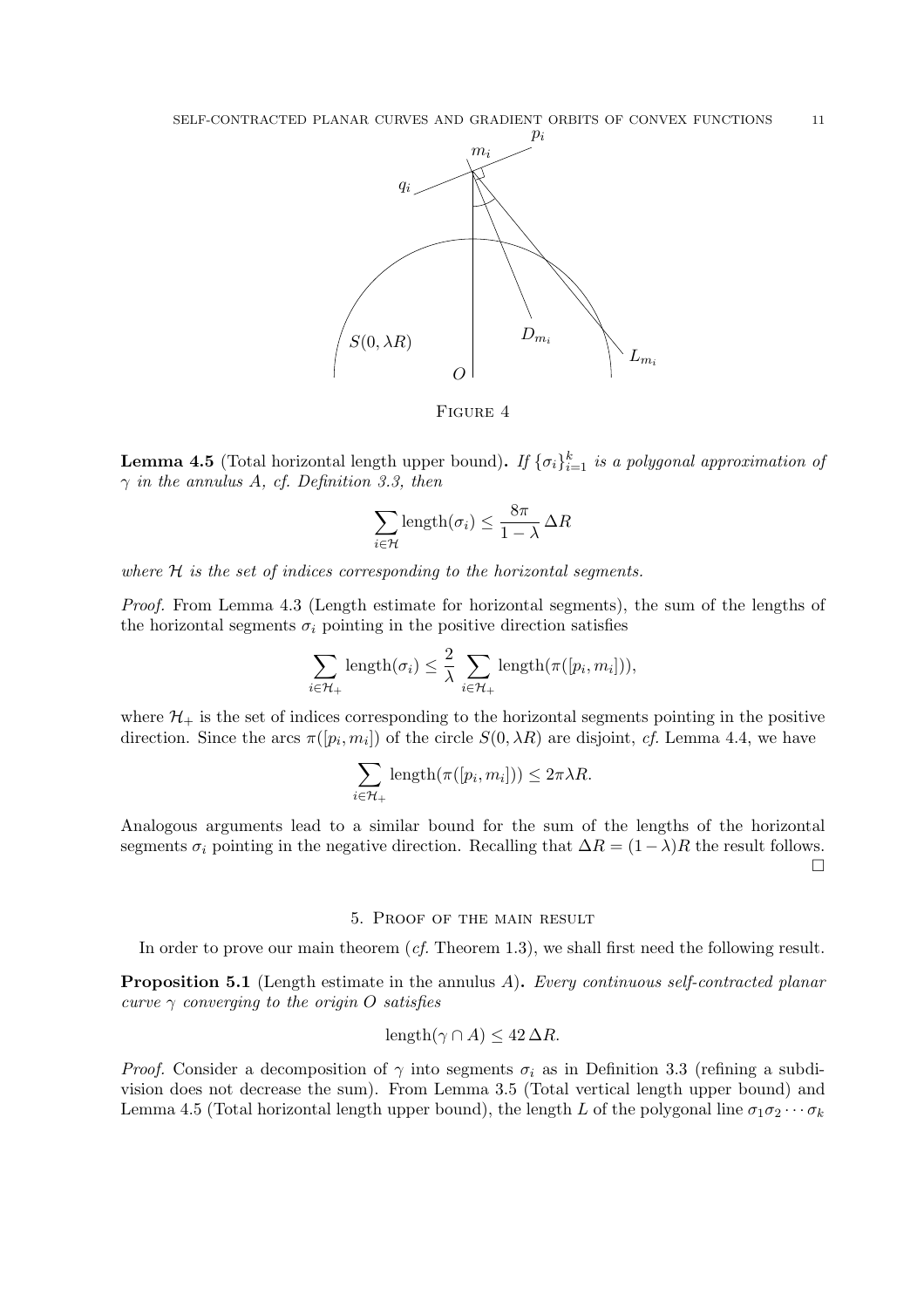satisfies

$$
L = \sum_{i \in \mathcal{H}} \text{length}(\sigma_i) + \sum_{i \in \mathcal{V}} \text{length}(\sigma_i)
$$
  

$$
\leq \left(\frac{8\pi}{1-\lambda} + \frac{2}{\sin \alpha}\right) \Delta R.
$$

By taking the supremum of  $L$  over all such decompositions respecting the annulus  $A$ , we derive the same upper bound for the length of  $\gamma \cap A$ . Finally, by letting sin  $\alpha$  go to  $\lambda$ , cf. (4.1), we obtain  $\overline{a}$  $\mathbf{r}$ 

length
$$
(\gamma \cap A)
$$
  $\leq \left(\frac{8\pi}{1-\lambda} + \frac{2}{\lambda}\right) \Delta R$ .  
 $\frac{8\pi}{\lambda} + \frac{2}{\lambda} \leq 42$ .

Hence the result since  $\min_{0 < \lambda < 1}$  $\frac{8\pi}{1-\lambda}+\frac{2}{\lambda}$ λ

Now, we can derive our main result.

*Proof of Theorem 1.3.* From Corollary 2.3, the bounded continuous self-contracted curve  $\gamma$  converges to a point. Using a translation if necessary, we can assume that this point agrees with the origin O of  $\mathbb{R}^2$ .

Let  $t_-=\inf I$ . Denote by  $\gamma(t_-)$  the limit of  $\gamma(t)$  when t goes to  $t_-,$  (cf. Proposition 2.2 (Existence of left/right limits)). Set  $R_0 = dist(O, \gamma(t_{-}))$ . For  $i \in \mathbb{N}$ , let  $A_i$  be the planar annulus centered at the origin with outer radius  $R_i$  and inner radius  $R_{i+1}$ , where  $R_{i+1} = \lambda R_i$ , with  $\lambda \in (0,1)$  given in (4.1). From Proposition 5.1 (Length estimate in the annulus), we have

$$
length(\gamma \cap A_i) \le 42 \,\Delta R_i \tag{5.1}
$$

where  $\Delta R_i$  is the width of  $A_i$ . Since  $\lambda < 1$ , the sequence  $R_i$  goes to zero and the sum of the width of the disjoint annulus  $A_i$  is equal to  $R_0$ . Thus, taking the sum of the above inequalities (5.1) for  $i \in \mathbb{N}$  we obtain the desired bound

$$
length(\gamma) \le 42 \text{ dist}(O, \gamma(t_{-})).
$$

The proof is complete.  $\Box$ 

#### 6. Gradient and subgradient systems, and convex foliations

In this section, we apply Theorem 1.3 to derive length estimates, first for orbits of dynamical systems of gradient or subgradient type, then for orbits orthogonal to a convex foliation. The key fact is to observe that in some interesting particular cases (for instance, f convex or quasiconvex) these curves are self-contracted. Recall however that this is not the case for gradient dynamical systems defined by a general  $C^{\infty}$  function, as already observed in Remark 2.4 (iv).

6.1. Gradient dynamical system – quasiconvex case. Let  $f : \mathbb{R}^n \to \mathbb{R}$  be a  $C^k$  function  $(k \geq 1)$ ,  $x_0 \in \mathbb{R}^n$  and consider the Gradient Dynamical System

$$
\begin{cases} \dot{\gamma}(t) = -\nabla f(\gamma(t)), \ t > 0 \\ \gamma(0) = x_0 \in \mathbb{R}^n. \end{cases}
$$
 (6.1)

It follows directly from the standard theory of Ordinary Differential Equations (see [12], for example) that the system (6.1) admits a solution (trajectory)  $\gamma : I \longmapsto \mathbb{R}^n$ , where  $I \subset [0, +\infty)$ , which is a curve of class  $C^{k-1}$ . Note that the case  $k = 1$  corresponds to mere continuity of  $\gamma$ , while for  $k > 1$  (or more generally, if f is assumed  $C^{1,1}$ , that is,  $\nabla f$  is Lipschitz continuous), the trajectory  $\gamma$  is unique. In the sequel, we shall always consider maximal solutions of (6.1),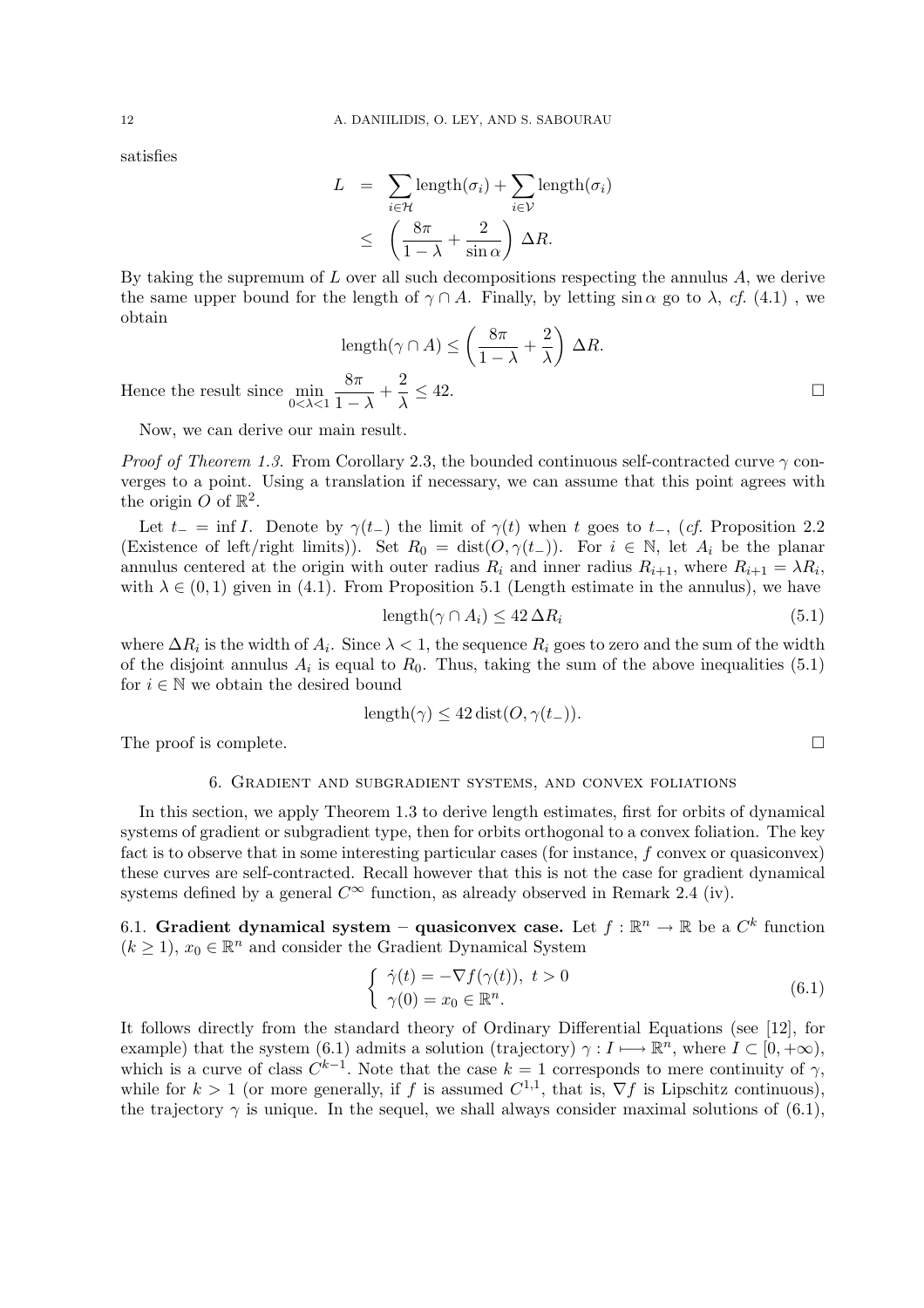that is, for which  $I = [0, T)$ , where  $T > 0$  is the maximal time such that  $\gamma$  is defined in  $[0, T)$ . We shall refer to them as orbits of the *gradient flow* of f.

We will also need the following definition.

**Definition 6.1** (Convex, quasiconvex and coercive functions). A function  $f : \mathbb{R}^n \to \mathbb{R}$  is called convex (respectively, *quasiconvex*) if its epigraph

$$
epi f := \{(x, y) \in \mathbb{R}^{n+1} \mid f(x) \le y\}
$$

is a convex subset of  $\mathbb{R}^n \times \mathbb{R}$  (respectively, if for every  $y \in \mathbb{R}$  the sublevel set  $\{x \in \mathbb{R}^n \mid f(x) \leq y\}$ is a convex subset of  $\mathbb{R}^n$ ). A function f is called *coercive* (or *proper*), if its level sets are bounded, or equivalently, if

$$
\lim_{\|x\| \to +\infty} f(x) = +\infty. \tag{6.2}
$$

It is straightforward to see that whenever  $f$  is coercive the corresponding flow orbits are bounded curves and therefore  $I = [0, +\infty)$  (the trajectories are defined for all  $t \ge 0$ ). Notice in particular that the function

$$
t \mapsto f(\gamma(t)), \quad t \in [0, +\infty)
$$

is a natural Lyapunov function for the orbits of the flow, *i.e.* it is nonincreasing along the trajectories. Moreover, unless  $\gamma$  meets a critical point  $(i.e. \nabla f(\gamma(t_*)) = 0$  for some  $t_* \in [0, +\infty)$ , the function defined in (6.1) is decreasing and  $\gamma$  is injective.

Let us finally recall (e.g. [9, Theorem 2.1]) that a (differentiable) function  $f : \mathbb{R}^n \to \mathbb{R}$  is quasiconvex if and only if for every  $x, y \in \mathbb{R}^n$  the following holds:

$$
\langle \nabla f(x), y - x \rangle > 0 \Rightarrow f(y) \ge f(x). \tag{6.3}
$$

We are now ready to establish the following result.

Proposition 6.2 (Quasiconvex orbits are self-contracted curves). The orbits of the gradient flow of a quasiconvex  $C^{1,1}$  function are self-contracted curves.

*Proof.* Let  $\gamma: I \longrightarrow \mathbb{R}^n$  be an orbit of the gradient flow of f. Let  $0 \le t \le t_1$  be in I and consider the function

$$
g(t) = \frac{1}{2} ||\gamma(t) - \gamma(t_1)||^2, \quad t \in I.
$$

In view of (6.1), we easily deduce that

$$
g'(t) = \langle \nabla f(\gamma(t)), \gamma(t_1) - \gamma(t) \rangle.
$$

If  $g'(t) > 0$  for some  $t \in [0, t_1)$ , then the quasiconvexity of f would imply that  $f(\gamma(t_1)) \ge f(\gamma(t))$ (see (6.3)), which in view of (6.1) would yield that  $\gamma(t') = \gamma(t_1)$  for all  $t' \in [t, t_1]$  and  $\nabla f(\gamma(t)) =$ 0, a contradiction. Thus, g is nonincreasing in the interval  $[0, t_1]$ , which proves the assertion.  $\Box$ 

The following corollary is a straightforward consequence of the previous proposition and Theorem 1.3 (Main result).

**Corollary 6.3** (Orbits of a gradient quasiconvex flow). Let  $f : \mathbb{R}^2 \to \mathbb{R}$  be a coercive  $C^{1,1}$ quasiconvex function. Then, for every  $x_0 \in \mathbb{R}^2$ , the orbit of the gradient flow (6.1) converges and has finite length.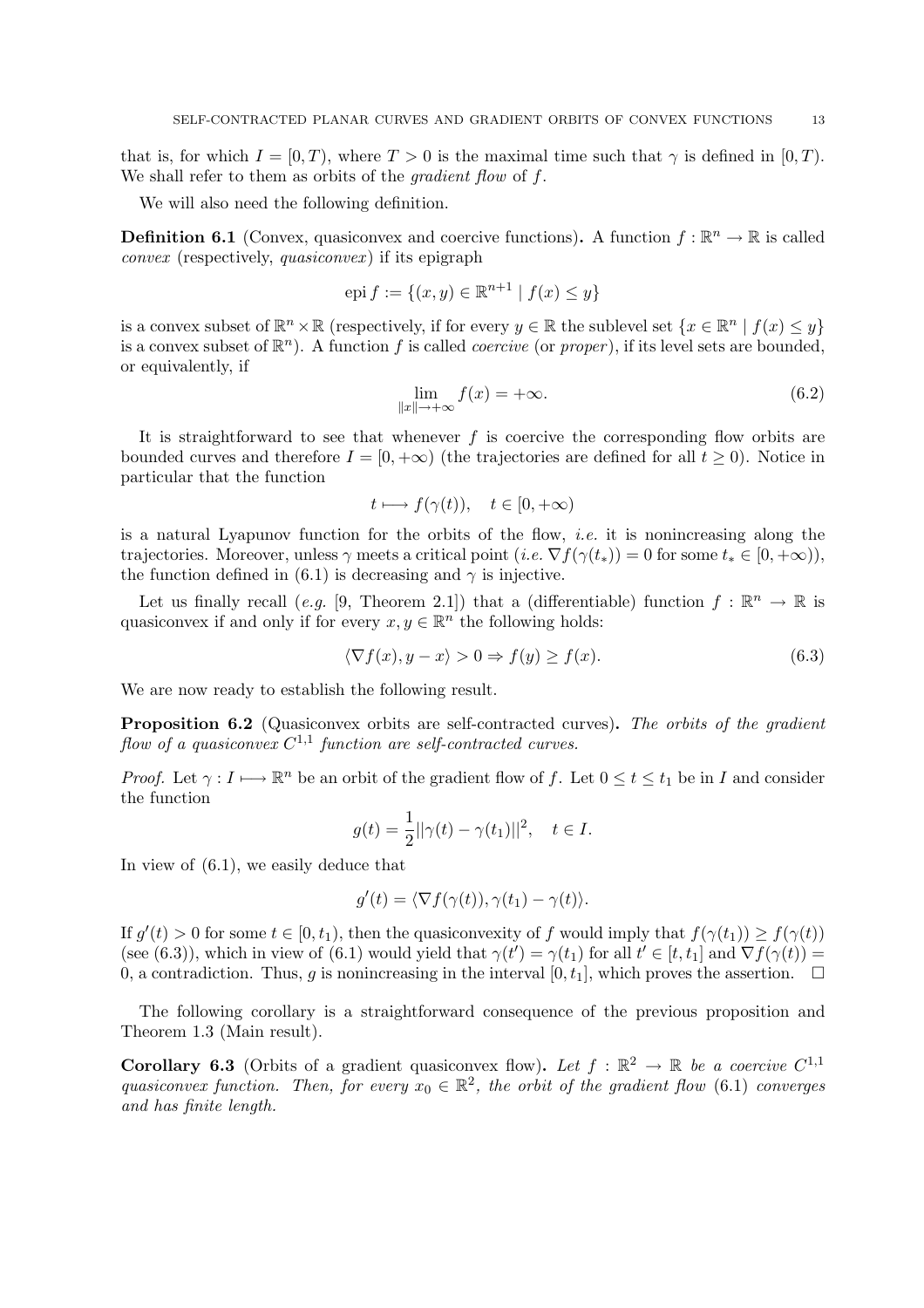6.2. Subgradient dynamical systems - convex case. A convex function is a particular case of a quasiconvex function. Therefore, Corollary 6.3 implies that the orbits of the gradient flow of  $C^{1,1}$  convex functions are of finite length. It is well-known ([6]) that in the case of a (nonsmooth) convex function  $f : \mathbb{R}^n \to \mathbb{R}$  (or more generally, for a semiconvex function [10]), the gradient system (6.1) can be generalized to the following differential inclusion, called Subgradient Dynamical System ½

$$
\dot{\gamma}(t) \in -\partial f(\gamma(t)) \quad \text{a.e. } t \in [0, +\infty), \n\gamma(0) = x_0 \in \mathbb{R}^n,
$$
\n(6.4)

where  $\partial f$  is the set of the subgradients (subdifferential) of f. If  $f : \mathbb{R}^n \to \mathbb{R}$  is convex, then this latter set is defined as

$$
\partial f(x) = \{ p \in \mathbb{R}^n \mid f(y) \ge f(x) + \langle p, y - x \rangle, \ \forall y \in \mathbb{R}^n \} \text{ for all } x \in \mathbb{R}^n.
$$

The above formula defines always a nonempty convex compact subset of  $\mathbb{R}^n$ , and reduces to  ${\nabla f(x)}$  whenever f is differentiable at x, cf. [8]. It is also known that (6.4) has a unique absolutely continuous solution  $\gamma : [0, +\infty) \to \mathbb{R}^n$ , that is, the derivative  $\dot{\gamma}(t) = \frac{d}{dt}\gamma(t)$  exists almost everywhere and for every  $0 \le t_1 \le t_2$ ,

$$
\gamma(t_2) = \gamma(t_1) + \int_{t_1}^{t_2} \dot{\gamma}(t) dt.
$$

The analogous of Proposition 6.2 holds true.

**Proposition 6.4** (Subgradient convex flow orbits are self-contracted curves). Let  $f : \mathbb{R}^n \to \mathbb{R}$ be a convex continuous function. Then, for every  $x_0 \in \mathbb{R}^n$ , the trajectory  $\gamma$  of the subgradient system (6.4) is a self-contracted curve.

Proof. We give a sketch of proof for the reader convenience (we refer to [6] for details). It is easy to prove that  $t \in [0, +\infty) \mapsto f(\gamma(t))$  is convex and that for almost all  $t > 0$  we have

$$
\frac{d}{dt}f(\gamma(t)) = -||\dot{\gamma}(t)||^2 \le 0.
$$

Therefore  $t \mapsto f(\gamma(t))$  is nonincreasing and  $\gamma(t) \in \{f \leq f(x_0)\}\$ is bounded. Moreover, for all  $t_1 > 0$  and for almost all  $t \in [0, t_1]$ 

$$
\frac{1}{2} \frac{d}{dt} ||\gamma(t) - \gamma(t_1)||^2 = \langle \dot{\gamma}(t), \gamma(t) - \gamma(t_1) \rangle \le f(\gamma(t_1)) - f(\gamma(t)) \le 0.
$$

This implies that  $t \in [0, t_1) \mapsto ||\gamma(t) - \gamma(t_1)||^2$  is nonincreasing yielding that  $\gamma$  is a self-contracted curve.  $\Box$ 

When  $n = 2$ , we have the following generalization of Theorem 1.1.

**Corollary 6.5** (Orbits of a subgradient convex flow). Let  $f : \mathbb{R}^2 \to \mathbb{R}$  be a convex continuous function which admits a minimum. Then, for every  $x_0 \in \mathbb{R}^2$ , the orbit of the gradient flow (6.4) converges and has finite length.

6.3. Trajectories orthogonal to a convex foliation. In this section we consider orbits that are "orthogonal" to a convex foliation. Let us introduce the definition of the latter. (For any subset  $C \subset \mathbb{R}^2$ , int C denotes the interior of C and  $\partial C$  its boundary.)

(6.5)

Let  ${C_\alpha}_{\alpha\in[0,A]}$  (where  $A>0$ ) be a family of subsets of  $\mathbb{R}^2$  such that

- (i) For all  $\alpha \in [0, A], C_{\alpha}$  is convex compact
- (ii) If  $\alpha > \alpha'$ , then  $C_{\alpha} \subset \text{int } C_{\alpha'}$ ,
- (iii) For every  $x \in C_0 \setminus \text{int } C_A$ , there exists a unique  $\alpha \in [0, A]$  such that  $x \in \partial C_\alpha$ .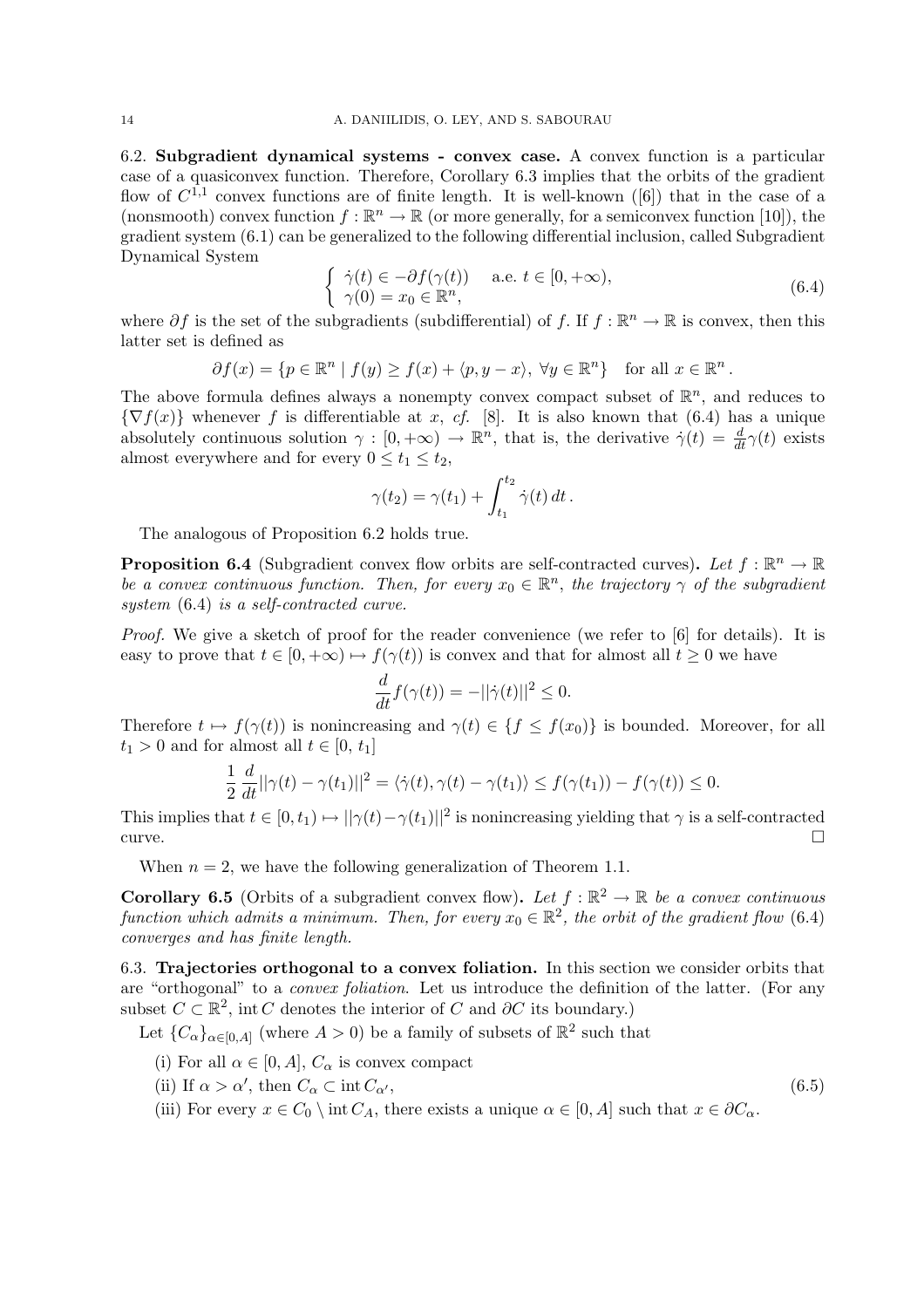We shall refer to the above as a foliation made up of convex surfaces. We shall now define a notion of "orthogonality" for an orbit  $\gamma$  with respect to this foliation. To this end, let  $T \in (0, +\infty]$  and  $\gamma:[0,T)\to\mathbb{R}^2$  be an absolutely continuous curve. We say that the curve  $\gamma$  is "orthogonal" to the foliation defined in (6.5) if the following conditions hold:

- (i) for every  $t \in [0, T)$ , there exists  $\alpha \in [0, A]$  such that  $\gamma(t) \in \partial C_{\alpha}$ ,
- (ii) for almost all  $t \in (0, T)$ , if  $\gamma(t) \in \partial C_{\alpha}$ , then for all  $x \in C_{\alpha}$ ,  $\langle \dot{\gamma}(t), x \gamma(t) \rangle \geq 0$ , (6.6)
- (iii) if  $t' > t$  and  $\gamma(t) \in C_\alpha$ , then  $\gamma(t') \in C_\alpha$ .

Condition (ii) in (6.6) is a nonsmooth generalization of orthogonality: if  $\partial C_{\alpha}$  is smooth at  $\gamma(t)$ and  $\gamma$  is differentiable at t then  $\dot{\gamma}(t)$  is orthogonal to the tangent space of  $\partial C_{\alpha}$  at  $\gamma(t)$ . Further, condition (iii) guarantees that the curve  $\gamma(t)$  enters into each convex set of the foliation. In this context, one has the following result.

**Proposition 6.6** (Orbits orthogonal to a convex foliation). The curve  $\gamma$  is a bounded selfcontracted curve, thus, of bounded length.

*Proof.* The curve  $\gamma$  is clearly bounded. Let  $0 \le t_1 < T$ . Then, for almost all  $t \in [0, t_1]$ , we have

$$
\frac{1}{2} \frac{d}{dt} ||\gamma(t) - \gamma(t_1)||^2 = \langle \dot{\gamma}(t), \gamma(t) - \gamma(t_1) \rangle.
$$
 (6.7)

By (6.6) (i), we have  $\gamma(t) \in \partial C_{\alpha}$  for some  $\alpha$ . By (6.6) (iii) and since  $t_1 \geq t$ , we also have  $\gamma(t_1) \in C_\alpha$ . Therefore, (6.6) (ii) implies that the right-hand side of (6.7) is nonpositive. It follows that  $t \in [0, t_1] \mapsto ||\gamma(t) - \gamma(t_1)||^2$  is nonincreasing and  $\gamma$  is self-contracted. Applying Theorem 1.3 finishes the proof.  $\Box$ 

Remark 6.7. (i) The sublevel sets of a continuous quasiconvex function need not define a convex foliation. Indeed, consider the quasiconvex function  $f : [-2, 2] \to \mathbb{R}$  given by

$$
f(x) = \begin{cases} x, & \text{if } -2 \le x \le 0, \\ 0, & \text{if } 0 \le x \le 1, \\ x - 1, & \text{if } 1 \le x \le 2. \end{cases}
$$

Then the sublevel sets of f do not define a foliation on  $[-2, 2] \subset \mathbb{R}$  since property (iii) of (6.5) fails at the level set  $[f = 0]$ . This drawback appears whenever the level sets of such functions have "flat" parts outside the set of their global minimizers. Actually, it follows from [9, Theorem 3.1] that the sublevel sets of a continuous quasiconvex coercive function  $f$  define a convex foliation if and only if the function is semi-strictly quasiconvex. (We refer to [9] for the exact definition and basic properties of semi-strictly quasiconvex functions.)

(ii) Let  $f : \mathbb{R}^2 \to \mathbb{R}$  be a coercive  $C^{1,1}$  quasiconvex function and  $\gamma : [0, +\infty) \to \mathbb{R}^2$  be the solution of (6.1). Let  $x_{\infty}$  be the limit of  $\gamma(t)$  as  $t \to +\infty$  and assume that f has no critical point in  $\{f(x_\infty) < f \leq f(x_0)\}\$ . Then, it is not difficult to see that  $\{f \leq \alpha\}_{\alpha \in [f(x_\infty), f(x_0)]}\}$  is a family of  $C^1$  convex compact subsets which satisfies (6.5) (in fact, f is semi-strictly quasiconvex in  $[f(x_\infty), f(x_0)]$  and  $\gamma$  satisfies (6.6).

(iii) Despite the first remark, Proposition 6.6 can be used to obtain the result of Corollary 6.3 without the extra assumption made in the second remark. The reason is that the trajectory of the gradient flow will not pass through the flat parts of  $f$  anyway (if it does, then it stops there). We leave the technical details to the reader.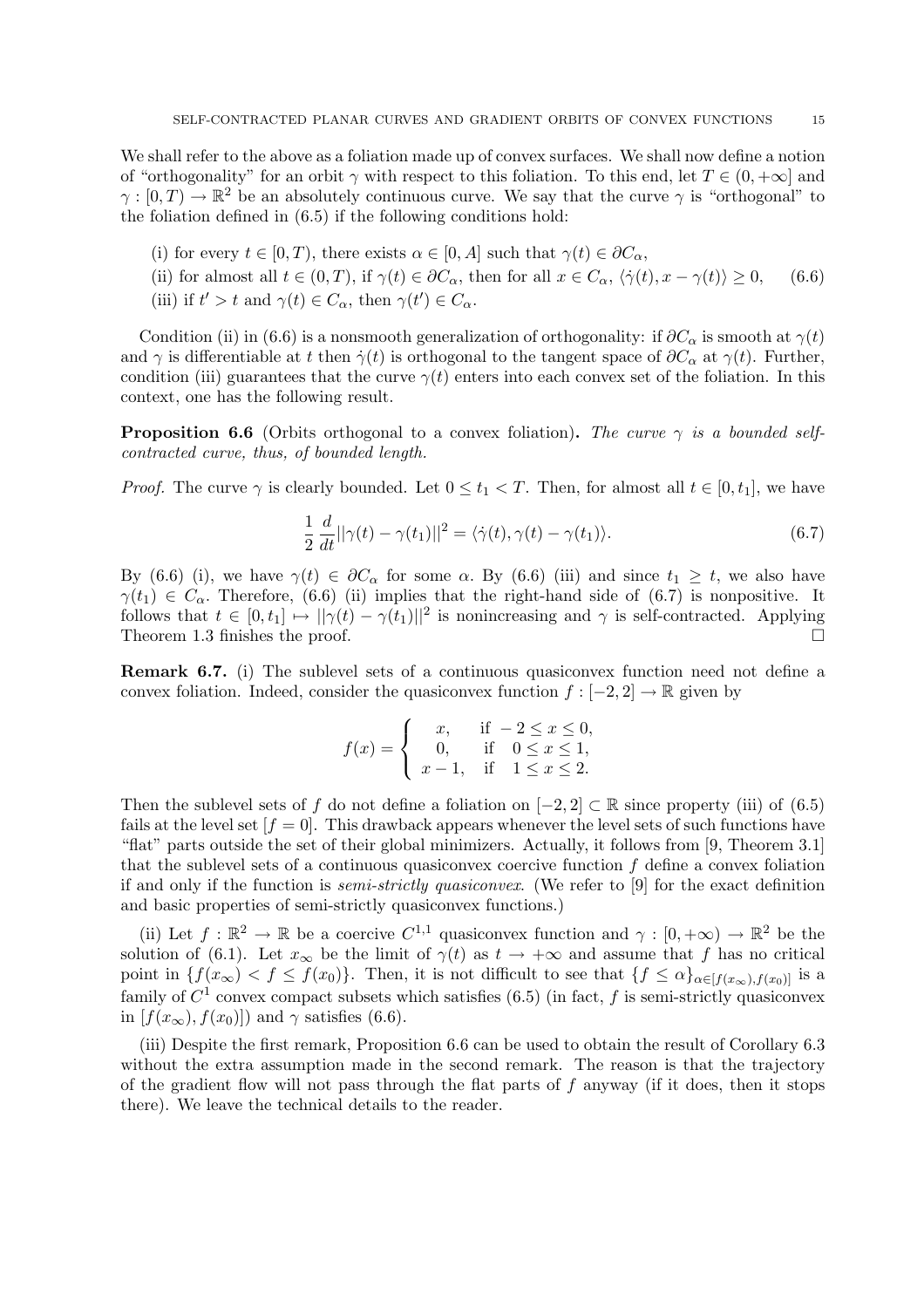#### 7. Two counter-examples

7.1. Absence of Convexity. The second conclusion of Corollary 6.3 (about the finite length of the orbits) fails if f is not quasiconvex, even when the function is  $C^{\infty}$  and has a unique critical point at its global minimum. Let us give an explicit example below:

Define a function  $f : \mathbb{R}^2 \to \mathbb{R}$  in polar coordinates as

$$
f(r, \theta) = e^{-1/r} (1 + r + \sin(\frac{1}{r} + \theta))
$$

with  $f(O) = 0$ . The graph of f in the plane  $\theta = 0$  looks like the graph of Fig. 5.



Figure 5

One can check that f is smooth, positive away from  $O$ , with no critical point except at the origin. The gradient trajectory of f issued from the point  $(r, \theta) = ((\frac{3\pi}{2})^{-1}, 0)$  remains close to the spiral given by ½

$$
\begin{cases} r = \left(\frac{3\pi}{2} + t\right)^{-1} \\ \theta = -t \end{cases}
$$

where t runs over  $[0, \infty)$ . Therefore, it converges to the origin and its length is infinite.

7.2. Thom conjecture fails for convex functions. Let  $f : \mathbb{R}^2 \to \mathbb{R}$  be a convex continuous function which admits a minimum. Then, Corollary 6.5 guarantees that the orbits of the gradient flow of f have finite length (thus, a fortiori, converge to a minimizer of f). However, it may happen that each orbit turns around its limit infinitely many times. In particular the corresponding statement of the Thom conjecture fails in the convex case.

We construct below a counter-example using a technique due to D. Torralba [18] which allows us to build a convex function with prescribed level-sets given by a sequence of nested convex sets. Let us recall his result.

For any convex set  $C \subset \mathbb{R}^n$ , the support function of C is defined as  $\delta_C(x^*) = \sup_{x \in C} \langle x, x^* \rangle$ for all  $x^* \in \mathbb{R}^n$ . Let  $\{C_k\}_{k\in\mathbb{N}}$  be a decreasing sequence of convex compact subsets of  $\mathbb{R}^2$  such that  $C_{k+1} \subset \text{int } C_k$ . Set

$$
K_k = \max_{||x^*||=1} \frac{\delta_{C_{k-1}}(x^*) - \delta_{C_k}(x^*)}{\delta_{C_k}(x^*) - \delta_{C_{k+1}}(x^*)}.
$$

Then Torralba's theorem [18] asserts that for every real sequence  $\{\lambda_k\}_{k\in\mathbb{N}}$  satisfying

$$
0 < K_k(\lambda_k - \lambda_{k+1}) \le \lambda_{k-1} - \lambda_k \quad \text{for every } k \ge 1,\tag{7.1}
$$

there exists a continuous convex function f such that for every  $k \in \mathbb{N}$ ,  $\{f \leq \lambda_k\} = C_k$ . Moreover,  $\lambda_k$  converges to min f and, for any  $k \geq 0$  and  $\lambda \in [\lambda_{k+1}, \lambda_k]$ , we have

$$
\{f \le \lambda\} = \left(\frac{\lambda - \lambda_{k+1}}{\lambda_k - \lambda_{k+1}}\right) C_k + \left(\frac{\lambda_k - \lambda}{\lambda_k - \lambda_{k+1}}\right) C_{k+1}
$$
\n(7.2)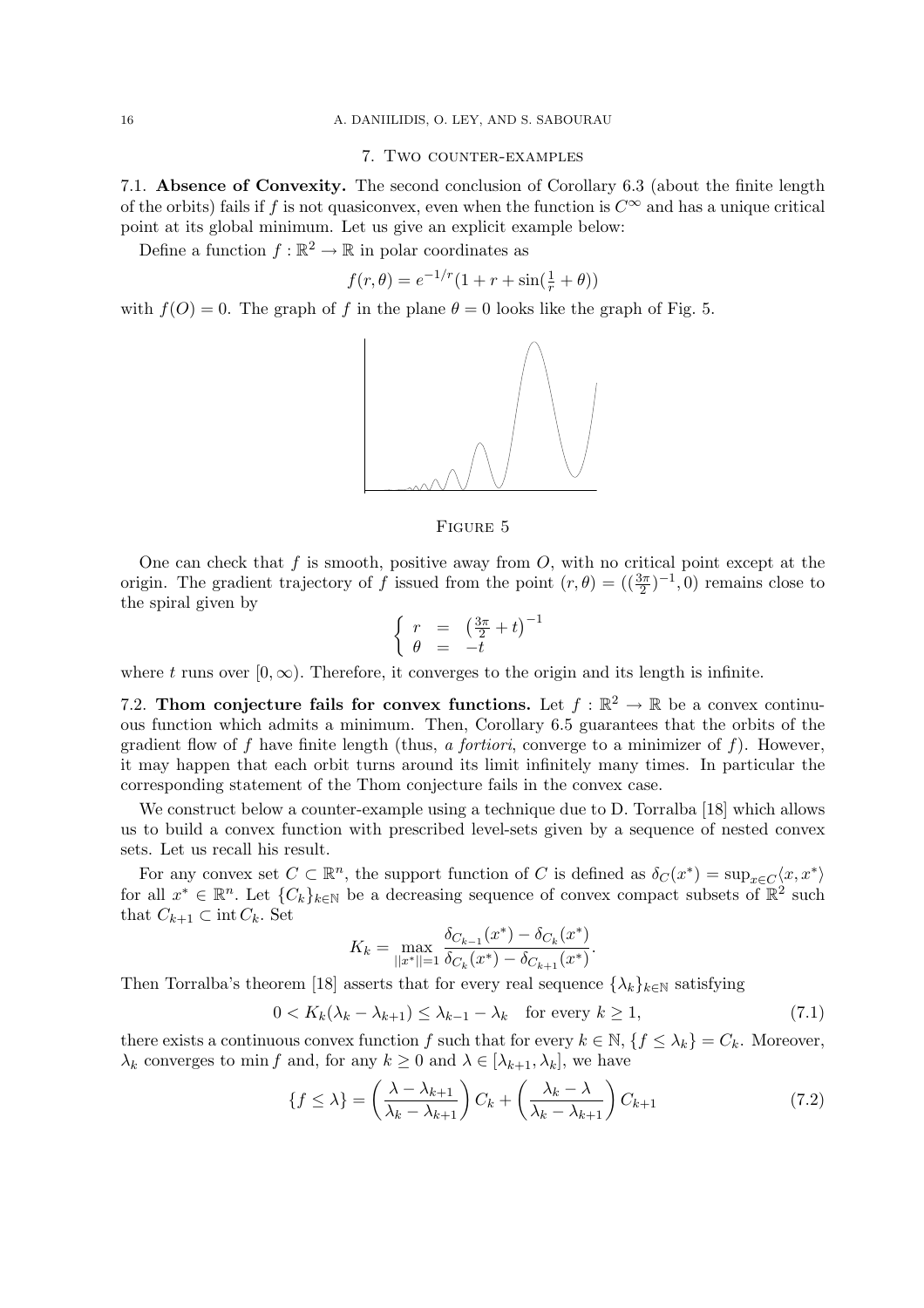(*i.e.*, the level-sets of f are convex interpolations of the two nearest prescribed level-sets).



Figure 6

Step 1. Constructing a first piece of trajectory. Consider the finite decreasing sequence of convex sets  $C_0 = B(0,1), C_1 = B(0,0.9), C_2 = E, C_3 = B(0,0.6)$  and  $C_4 = B(0,1/2)$  where E is a compact set bounded by an ellipse (see Fig. 6). It is easy to find a sequence  $\{\lambda_k\}$  which satisfies (7.1): set  $K = \max\{K_1, K_2, K_3, K_4\} + 1 > 1$  (since  $C' \subset \text{int } C$  implies  $\delta_C > \delta_{C'}$ ), take  $\lambda_0 = 1$ ,  $\lambda_1 = 1/2$  and

$$
\lambda_k - \lambda_{k+1} = \frac{1}{K^k} (\lambda_0 - \lambda_1). \tag{7.3}
$$

We then obtain a positive function  $f_0 : C_0 \to \mathbb{R}$  with argmin  $f_0 := \{f_0 = \min f_0\} = C_4$ . Consider the subgradient trajectory  $\gamma_0$  starting from the point  $A_0$  of  $C_0$  (see Fig. 6). It reaches  $A_4 \in \partial C_4$ . From (7.2) this trajectory is radial (pointing towards the origin) between  $\partial C_0 = \{f_0 = \lambda_0\}$  and  $\partial C_1 = \{f_0 = \lambda_1\}$  and between  $\partial C_3 = \{f_0 = \lambda_3\}$  and  $\partial C_4 = \{f_0 = \lambda_4\}$ . Due to the presence of the ellipse  $C_2$ , the trajectory deflects with an angle  $\theta := \widehat{A_0} \cdot \widehat{A_4} > 0$  in the clockwise direction.

Step 2. Construction of the function from the previous step. Consider the transformation  $\mathcal{T} = r \circ h$ , where h is the homothety of center O and coefficient  $1/2$  and r is the rotation of center O and angle  $\theta$ . We define, for all  $k \in \mathbb{N}$  and  $\bar{k} \in \{0, 1, 2, 3\}$ 

 $C_k = \mathcal{T}^{[k/4]}(C_{\overline{k}})$  where  $[k/4]$  is the integer part of  $k/4$  and  $\overline{k} = k$  (modulo 4)

(see Fig. 7 for the first steps of the construction).

The sequence of convex sets  $\{C_k\}$  satisfies the assumptions of Torralba's theorem and we can define a sequence  $\{\lambda_k\}$  as in (7.3) which satisfies (7.1) (note that  $\{K_k\}$  is 4–periodic since, for all convex set  $C \subset \mathbb{R}^2$  and  $x^* \in \mathbb{R}^2$ ,  $\delta_{\mathcal{T}(C)}(x^*) = \frac{1}{2}\delta_C(r^{-1}(x^*))$ . We obtain a convex continuous function  $f: C_0 \to \mathbb{R}^+$  with argmin  $f = \{O\}$ . The trajectory starting from the top of  $C_0$  spirals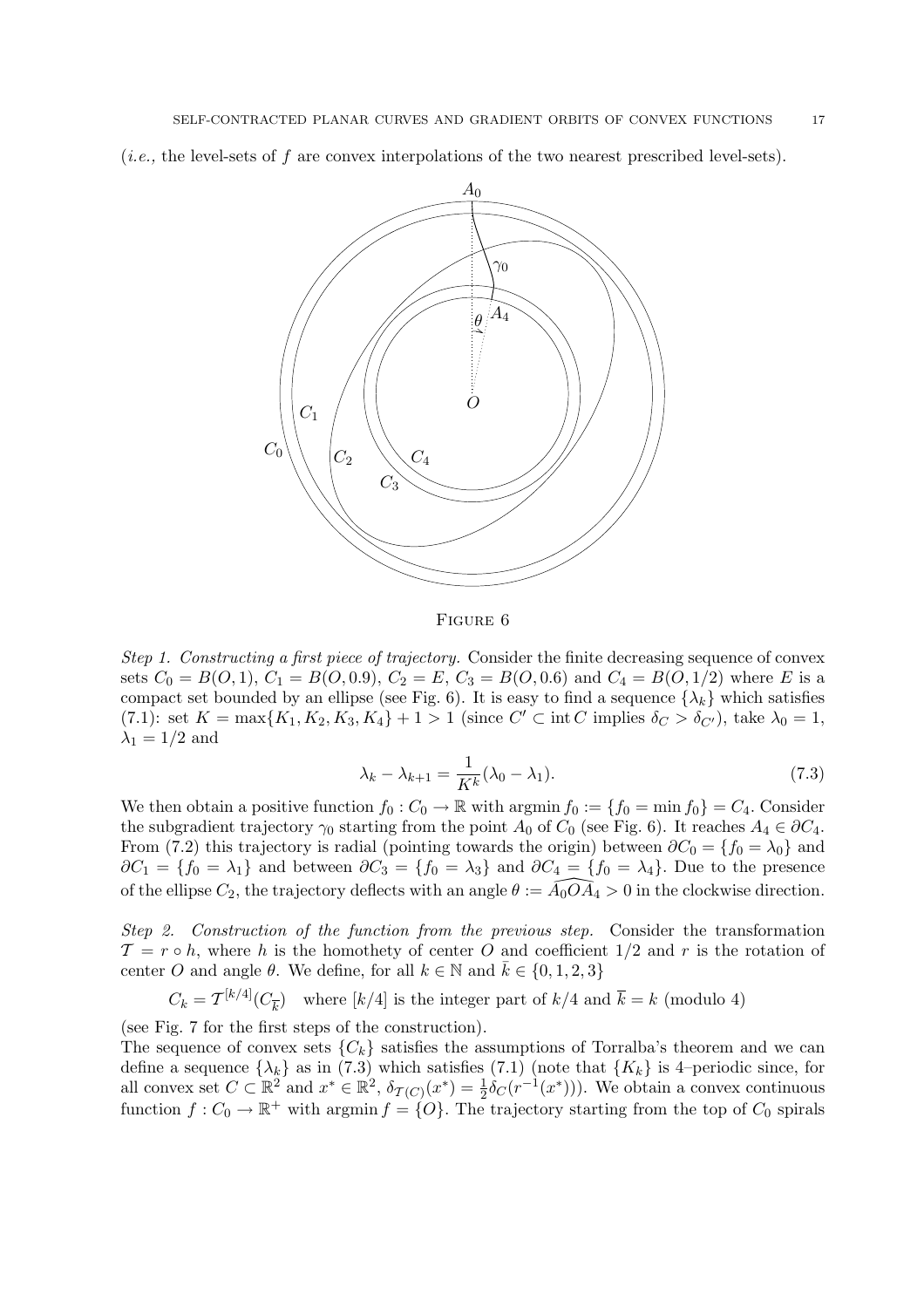

Figure 7

around the origin and converges to  $O$  (see Fig. 7 where the beginning of the trajectory is drawn with a deflection of  $3\theta$ ).

Step 3. Smoothing f. Actually, the function f built above is  $C^{\infty}$  except at the origin and at the boundaries  $\partial C_k$ . It is possible to smooth out f in order to obtain a function which is  $C^{\infty}$ everywhere except at the origin and  $C<sup>m</sup>$  at the origin (for any fixed  $m \ge 1$ ). The smoothing procedure is quite involved from a technical point of view and is omitted. We refer the interested reader to [5, Section 4.3] where such a smoothing is realized (in a different context). This procedure does not modify significantly neither the function nor its gradient trajectories (*i.e.*) they remain a spiral). This concludes the construction.

Acknowledgment This work was carried out during the first author's research sabbatical at the University of Tours (Spring 2008). The authors acknowledge useful discussions with G. Barles (Tours), J. Bolte (Paris 6), H. Giacomini (Tours), N. Hadjisavvas (Aegean) and M. Hassaine (Talca).

#### **REFERENCES**

- [1] Absil, P.-A., Mahony, R. & Andrews, B., Convergence of the Iterates of Descent Methods for Analytic Cost Functions, SIAM J. Optim. 16 (2005), 531–547.
- [2] BAILLON, J.-B., Un exemple concernant le comportement asymptotique de la solution du problème  $du/dt$  +  $\partial \varphi(u) \ni 0, J.$  Funct. Anal. 28 (1978), 369-376.
- [3] BOLTE, J., DANILIDIS, A. & LEWIS, A., The Lojasiewicz inequality for nonsmooth subanalytic functions with applications to subgradient dynamical systems, SIAM J. Optim. 17 (2007), 1205–1223.
- [4] BOLTE, J., DANIILIDIS, A., LEWIS, A & SHIOTA, M., Clarke subgradients of stratifiable functions, SIAM J. Optim. 18 (2007), 556–572.
- [5] BOLTE, J., DANIILIDIS, A., LEY, O. & MAZET, L., Characterizations of Lojasiewicz inequalities: subgradient flows, talweg, convexity, Trans. Amer. Math. Soc. 362 (2010), 3319–3363.